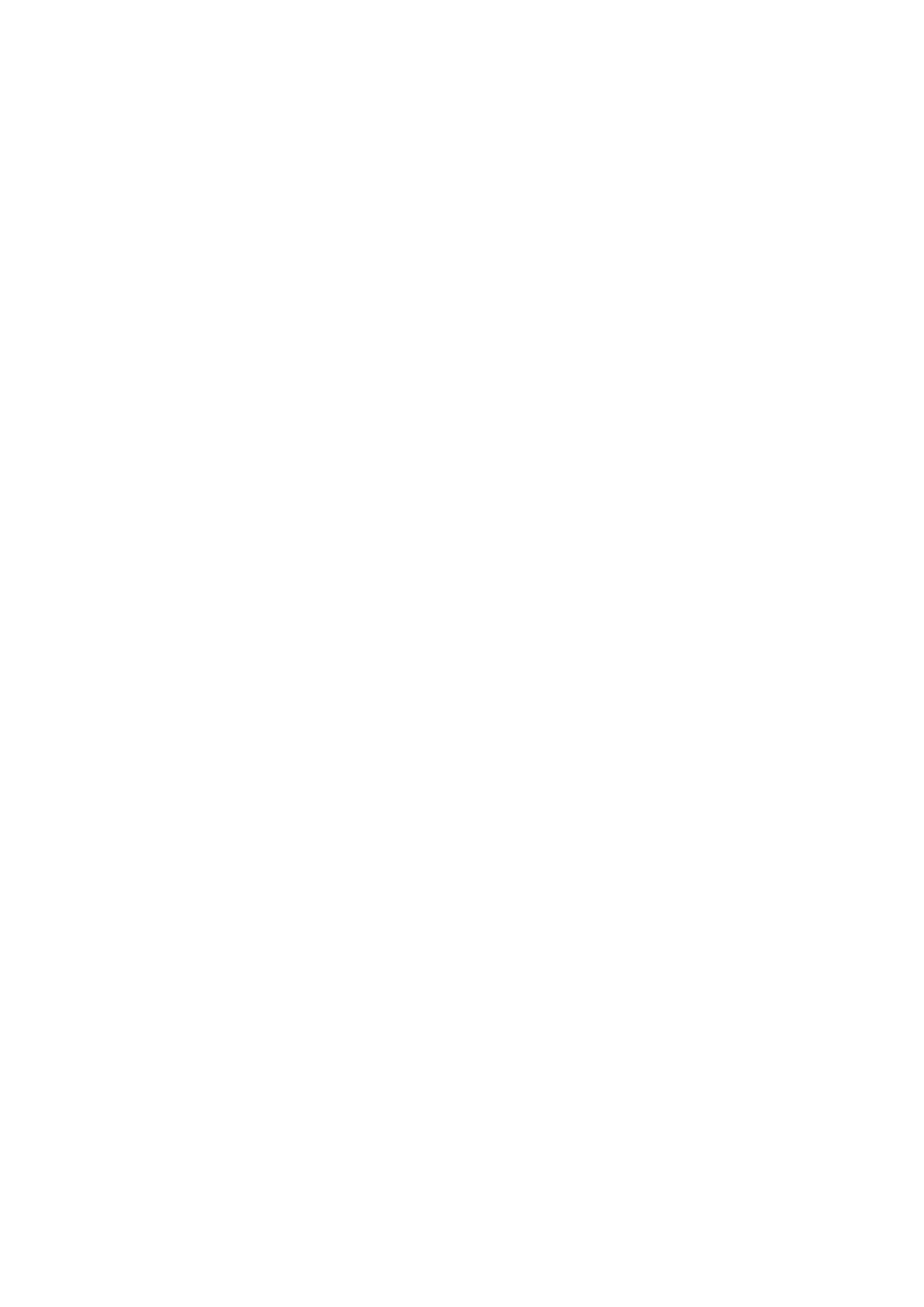# HYMNS FOR THE HOME Vol 1



by Steve Houser & Tyler Hill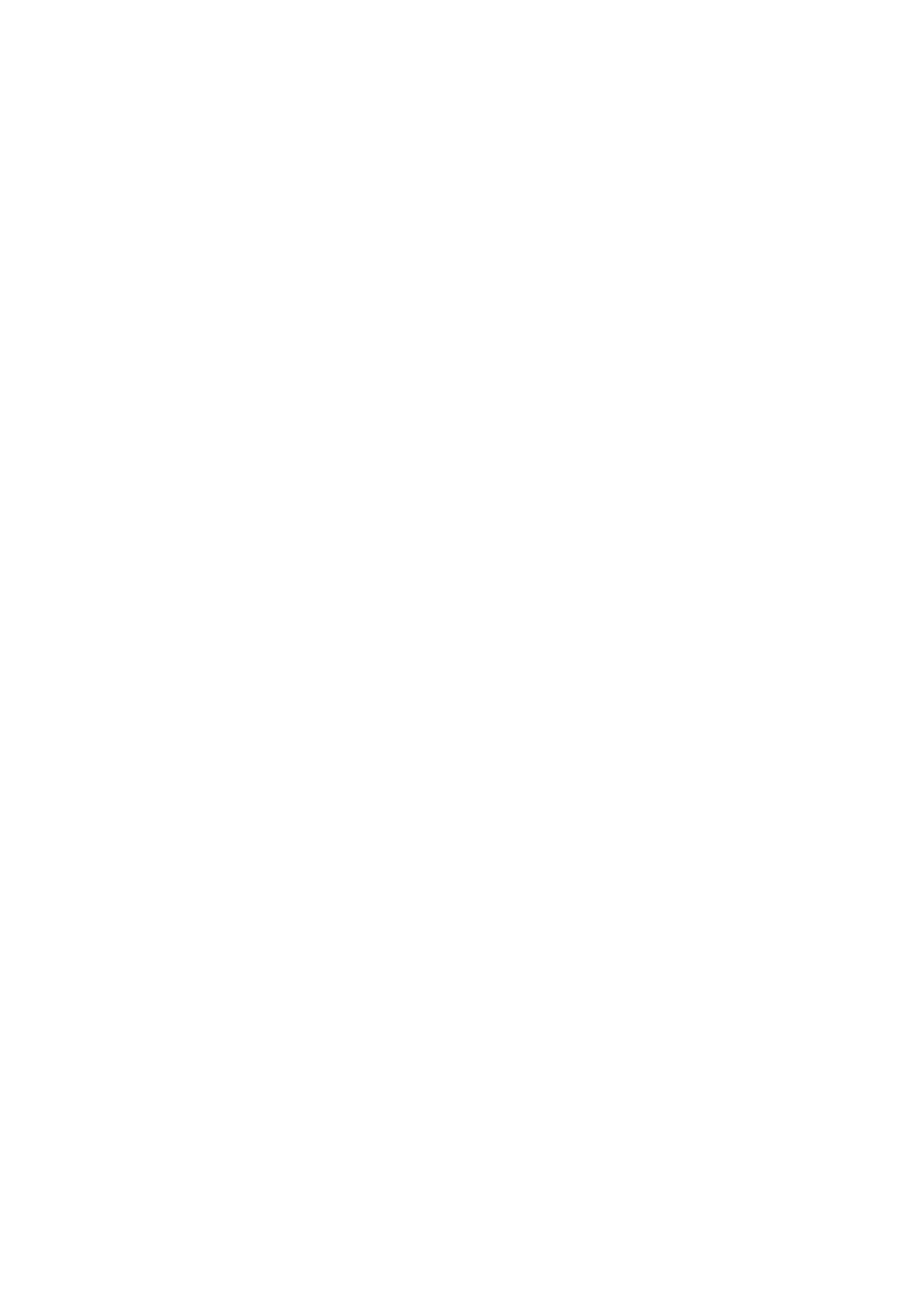Table of



# 1) A Mighty Fortress is our God 2) All Glory be to Christ 3) All Hail the Power of Jesus Name 4) All I have is Christ

- 5) His Mercy is More
- 6) Holy, Holy, Holy
- 7) O Worship the King
- 8) There is a Fountain
- 9) There is a Redeemer
- 10) Rock of Ages
- 11) What Er My God Ordains is Right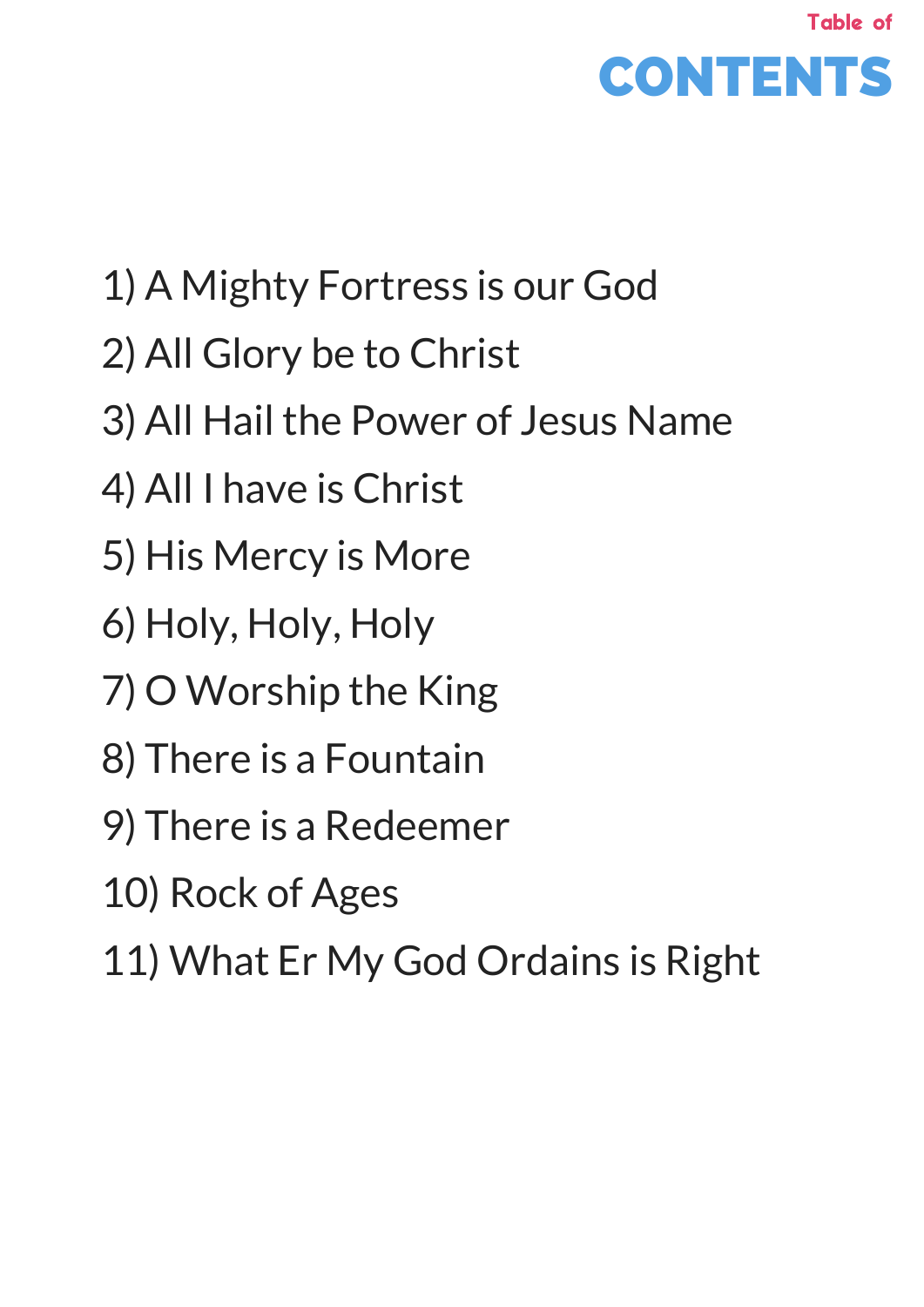

# A Mighty Fortress is our God

### **Lyrics**

A mighty fortress is our God A stronghold never failing; Our helper He amid the flood Of mortal ills prevaling For still our ancient foe Conspires to work us woe; His craft and power are great And armed with bitter hate On earth is not his equal

If we in our own strength confide Our striving would be losing Unless God's man is on our side The man of God's own choosing You ask who that may be? Christ Jesus, it is He; The Lord of Hosts, His name From age to age the same And He must win the battle

And though this world, with devils filled Should threaten to undo us We will not fear, for God has willed His truth to triumph through us The Prince of Darkness grim We tremble not for him; His rage we can endure For lo, his doom is sure; God's word shall overthrow him

That word above all earthly powers Is evermore abiding; The Spirit and the gifts are ours Through Jesus with us siding Let goods and kindred go This mortal life also; The body they may kill; God's truth is with us still; His kingdom is forever

### **Devotional**

A Mighty Fortress is our God is a Christian anthem of faith. In this hymn, Martin Luther reminds the singer of our utter dependence on the God of our salvation.

Martin Luther understood the spiritual battle better than most. He constantly wrote of his battle with the enemy and understood their attacks to be real and tangible. This hymn reminds us of the truth that our struggle is "not against flesh and blood."(Ephesians 6:12)

In the battle with the enemy, our weaknesses are quickly exposed. Our power is not enough on our own, and Luther reminds us that, "Did we in our own strength confide, our striving would be losing."

Even though our strength should wain before a strong enemy, we should not tremble, for from the mouth of God "one little word shall fell him." He is no match for the God of our salvation. Sing this song with confidence that God will win the day and we will celebrate with Him.

#### Remmeber the Battle

#### Remmeber Your Weakness

#### Remmeber God's Strength

Martin Luther, ca.1529 tr. by Frederick H. Hedge, 1853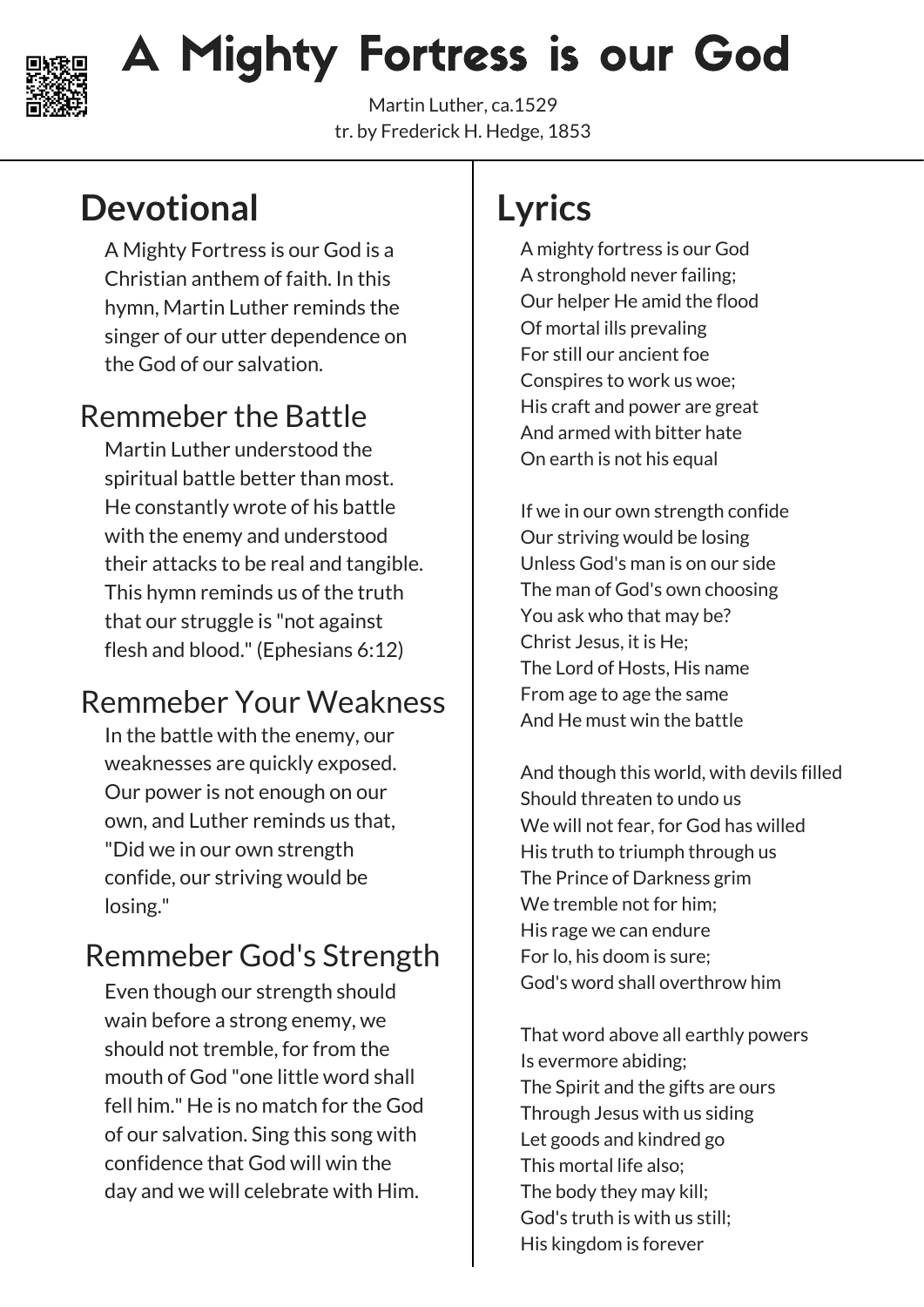

On October 31, 1517, Martin Luther posted his 95 theses on the door of the church at Wittenburg. A few years later, Luther officially broke with Rome at the Diet of Worms and thus became known as the leader of the German Reformation. Throughout his lifetime and ministry, Luther spent numerous hours on theological writings and, most famously, his translation of the Bible from Latin to German. However, another passion and skill of Luther was his work as a hymnodist (Latin for Hymn writer and compiler) . Luther published thirty-seven hymns alongside all his other influential works. Among these thirty-seven hymns was one that would become one of the most famous hymns in Protestant history:"Ein Feste Burg is Unser Gott".

"Ein Feste Burg is Unser Gott"(English:"A Mighty Fortress Is Our God") first appeared in Form und Ordnung Gaystlicher Gesang und Psalmen (Augsburg, 1529). There is some uncertainty about the date of Luther's authorship. Some believe it was written as a tribute to Luther's friend Leonhard Kaiser, who was martyred just a couple years before the hymn's first publishing. Other historians think it may have been authored in 1529, as that was also the year of the second Diet of Speyer, when the German princes made their formal "protest" against Rome, acquiring the moniker of "Protestants." Regardless, the hymn began to spread rapidly after its publication and many began to see it as the national anthem of the Reformation. It was even sung on the battlefield of Leipzig in 1631 during the Thirty Years' War.

It's not difficult to understand that the popularity of this hymn, let alone its Lutheran authorship, would lead to its translation into English. The first of which appeared in 1535 in Miles Coverdale's Goostly Psalmes and Spiritual Songes. Today, there are over 100 English translations of this beautiful hymn. However, it was in 1853 when a Unitarian minister, Frederic Henry Hedge, provided what is the most common translation that appears today. Frederic was more than qualified to attempt a translation of this classic, German hymn. Frederic, born in 1805, was the son of a Harvard college professor and moved to Germany when he was 12 to study music and complete his primary schooling. In 1828, Hedge completed his graduate studies at Harvard Divinity School and began his ministry. After roughly thirty years of ministry work, Frederic was then appointed Professor of Ecclesiastical History at Cambridge in 1857, and then Professor of German Literature at Harvard in 1872 where he taught until his retirement in 1881. It is Frederic's respectable and supremely-competent translation that is being used in this Hymn for the Home series. It is because of Frederic's efforts that numerous churches and Christians throughout the world are able to join with Luther in echoing Psalm 46's proclamation of the sovereignty of God and that He is our "mighty fortress."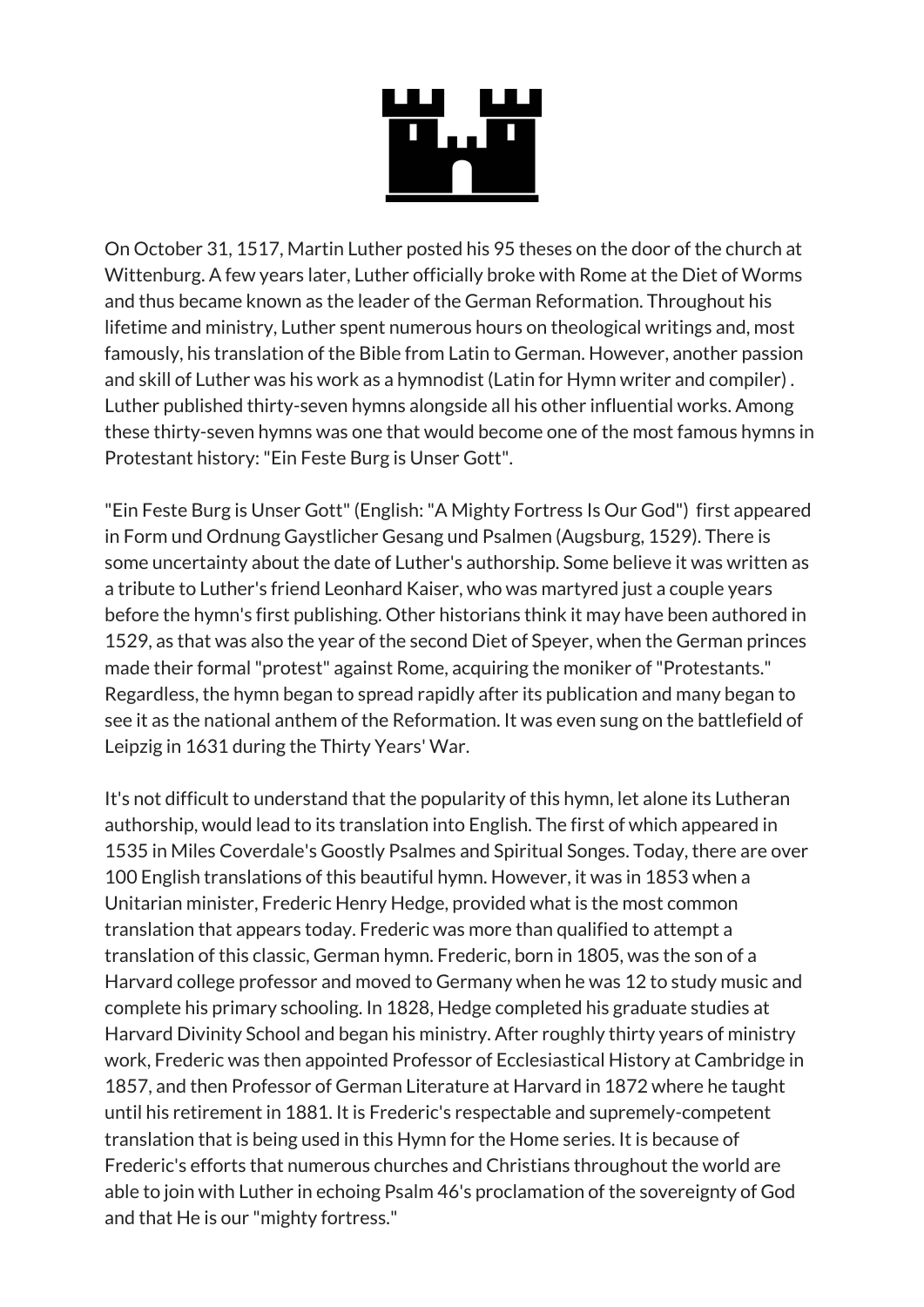

# All Glory be to Christ

# **Lyrics**

Should nothing of our efforts stand No legacy survive Unless the Lord does raise the house In vain its builders strive

To you who boast tomorrow's gain Tell me what is your life A mist that vanishes at dawn All glory be to Christ!

#### **Chorus:**

All glory be to Christ our king! All glory be to Christ! His rule and reign we'll ever sing, All glory be to Christ!

His will be done His kingdom come On earth as is above Who is Himself our daily bread Praise Him the Lord of love

Let living water satisfy The thirsty without price We'll take a cup of kindness yet All glory be to Christ!

When on the day the great I Am The faithful and the true The Lamb who was for sinners slain Is making all things new.

Behold our God shall live with us And be our steadfast light And we shall ere his people be All glory be to Christ!

### **Devotional**

All Glory be to Christ is one of the most clearly written odes to Jesus that we might ever encounter. The song is laced with Humility, Submission and Anticipation.

This song, updated by Dustin Kensrue, takes a humble and submissive tone. It is a great reminder of our fleeting life and the honor merited by Christ. He truly deserves all glory.

When our total dependence on the

will of God informs our worship, we seek his will to be done and bow in submission as we sing praises to our provider.

The day will come when we will sing our songs in the presence of Christ, we will be His people and all of our desire will be conformed to His, and we will bask in the glory that he has earned, forever standing before Him as new creations. Anticipate that day as you sing this song to your King.

#### Worship in Humility

#### Worship in Submission

#### Worship in Anticipation

from Joy Has Dawned, released 27 November 2012 Words by Dustin Kensrue, arrangement by Kings Kaleidoscope / © Dead Bird Theology (ASCAP), It's All About Jesus Music (ASCAP)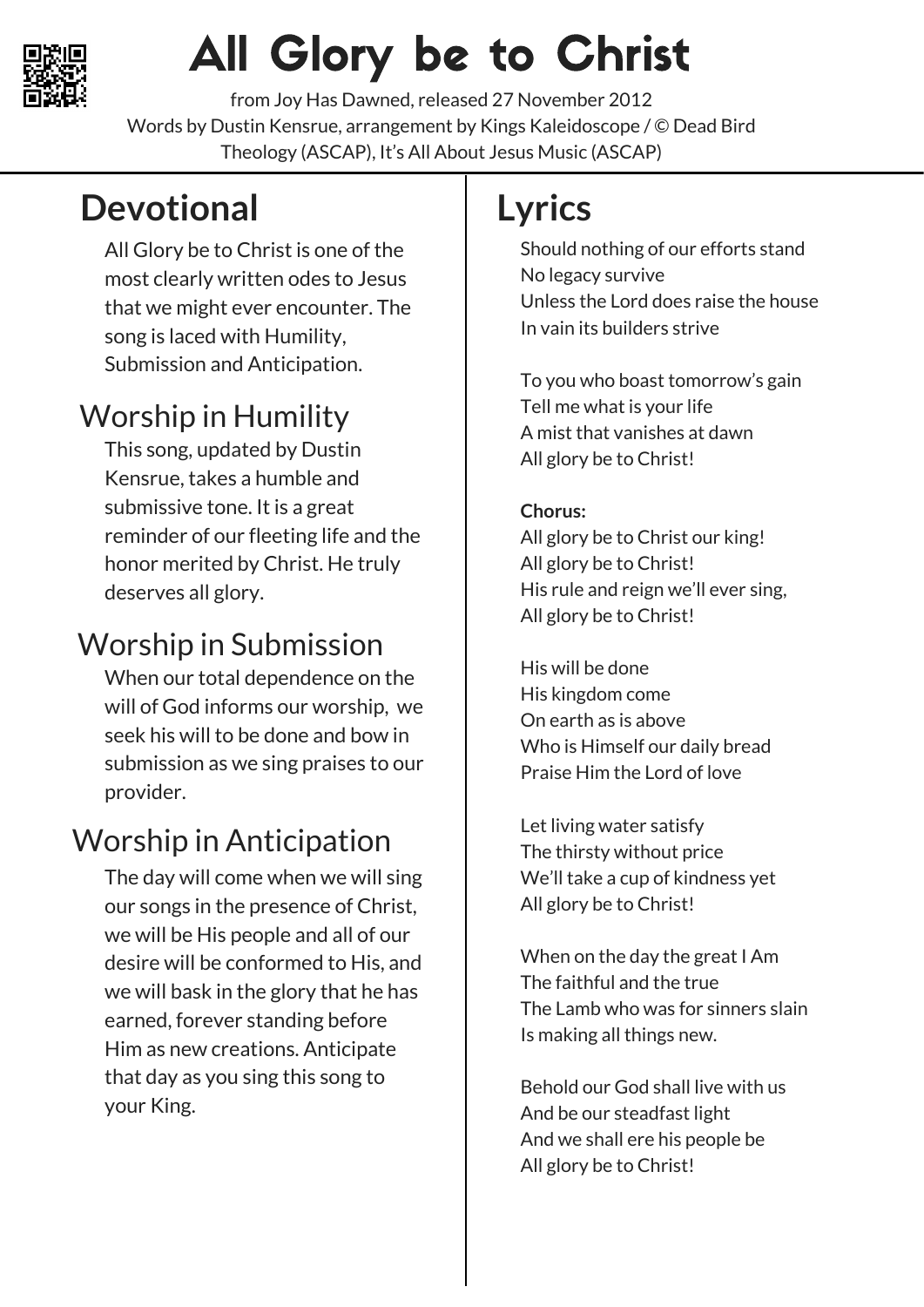

In 1788 Robert Burns, a Scottish poet, sent his version of an old Scots poem, titled "Auld Lang Syne," to the Scots Musical Museum. A few years later, Burns sent the poem to James Johnson, who was compiling a book of old Scottish songs. In the letter attached to the poem, Burns described it as "an old song, of the olden times, and which has never been in print, nor even in manuscript until I took it down from an old man." By the time the book was published in 1796, Burns had already died, not knowing the cultural and global impact of the words he wrote down just a decade prior.

song "Auld Lang Syne." Dustin said that "the song is generally understood to be something of a reminder for us to foster old and dear friendships. While this is a noble thought, I always had the feeling that there was a possibly better use of the most popular melody in the world."

Fast forward to today, and this has become one of the most recognizable songs in the world. It has been used in modern media, New Years Eve celebrations, and was even the original tune for South Korea's national anthem. So, how did this old Scots poem about not forgetting the old times make its way from the Scottish highlands to the church worship time as "All Glory Be To Christ"?

On January 1st, 2012, Dustin Kensrue led worship for Mars Hill Church. One of the songs in which he led the congregation was one that he had been working on for roughly two years. This new hymn of his involved rewriting the lyrics to that old Scots

So, with his belief that the melody could be used for much more, he began making a new hymn from that classic melody. The result was "All Glory Be To Christ." In regards to his new hymn, Dustin said, "the idea is that--especially at the beginning of the new year- we would dedicate all our efforts to bringing glory to Jesus Christ, to acknowledge that anything else would be of no value, and to celebrate our redemption in him." Almost a year later, King's Kaleidoscope recorded the song and released it on their 2012 Christmas EP "Joy Has Dawned." Today, Dustin's hymn is not as popular as the tune that inspired it, but it's meaningfulness and encouragement for the unhindered praise of the Lord is certain.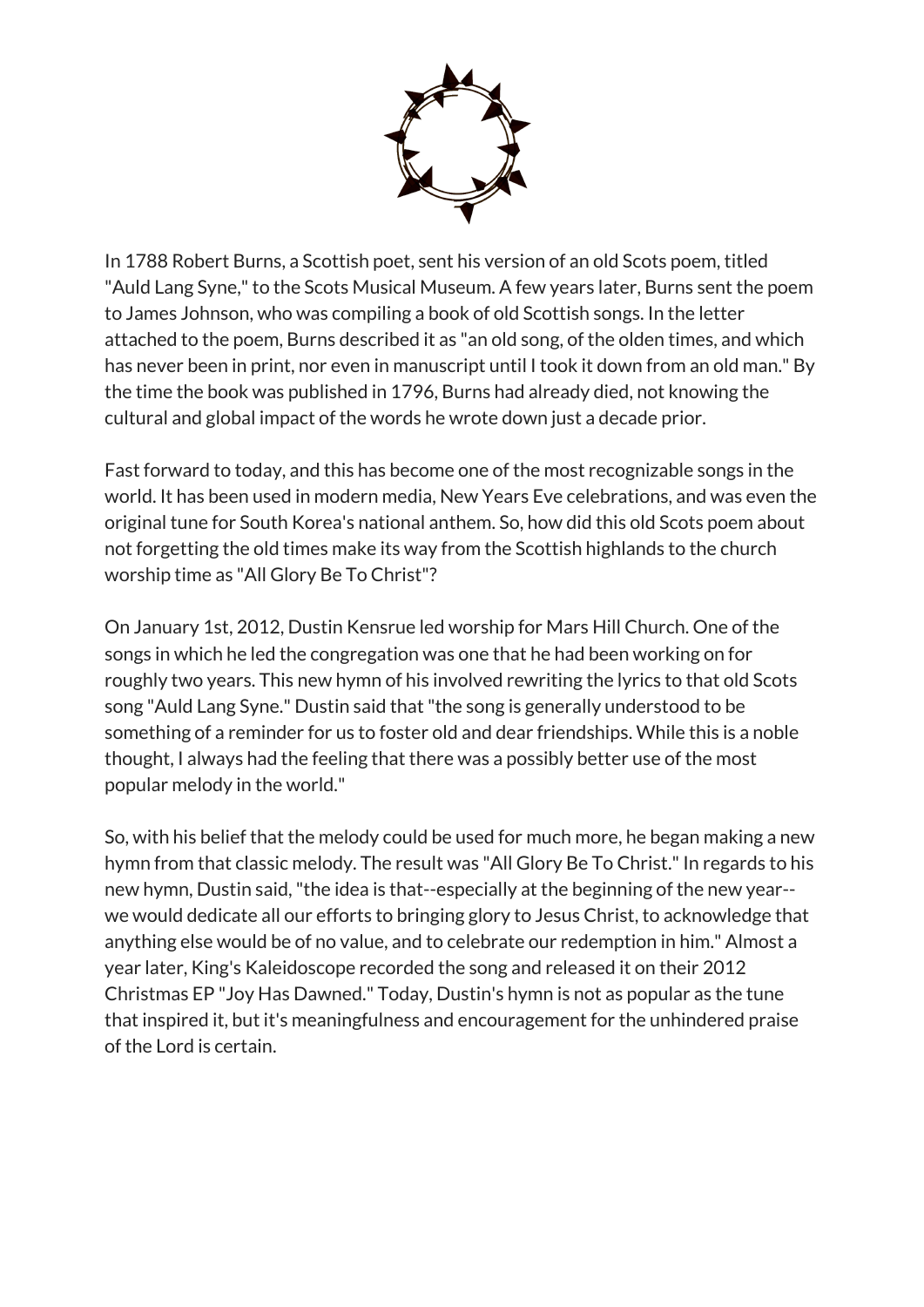

# All Hail the Power of Jesus Name

# **Lyrics**

All hail the pow'r of Jesus' Name! Let angels prostrate fall; Bring forth the royal diadem, And crown Him Lord of all!

Ye chosen seed of Israel's race, Ye ransomed from the fall, Hail Him Who saves you by His grace, And crown Him Lord of all!

Let every kindred, every tribe, On this terrestrial ball, To Him all majesty ascribe, And crown Him Lord of all!

Oh, that with yonder sacred throng We at His feet may fall! We'll join the everlasting song, And crown Him Lord of all!

### **Devotional**

All Hail the Power of Jesus name is an cheer for Christians as we lift up and praise Jesus our King. In a faithful home this hymn can be a rallying cry for the entire family.

At the power of Jesus name, even angels bow. We too should feel the presence of the almighty when we speak the name of Christ. Let us crown Him the Lord and master of our lives, and our homes.

In our natural state we rebel and find ourselves facing the wrath of God head on. Joyously we have a savior, who by His grace has saved us and forgiven us. Hail him who has saved you.

When we find ourselves at the end of our days, we will join a choir of people; a magnificent gathering from every tribe and every tongue and every nation, singing together the everlasting song of God's glory and grace.

#### Crown Him King

#### Hail the Savior

We are products of a sinful people.

#### Joining the Everlasting Song

Edward Perronet, pub.1780 alt. by John Rippon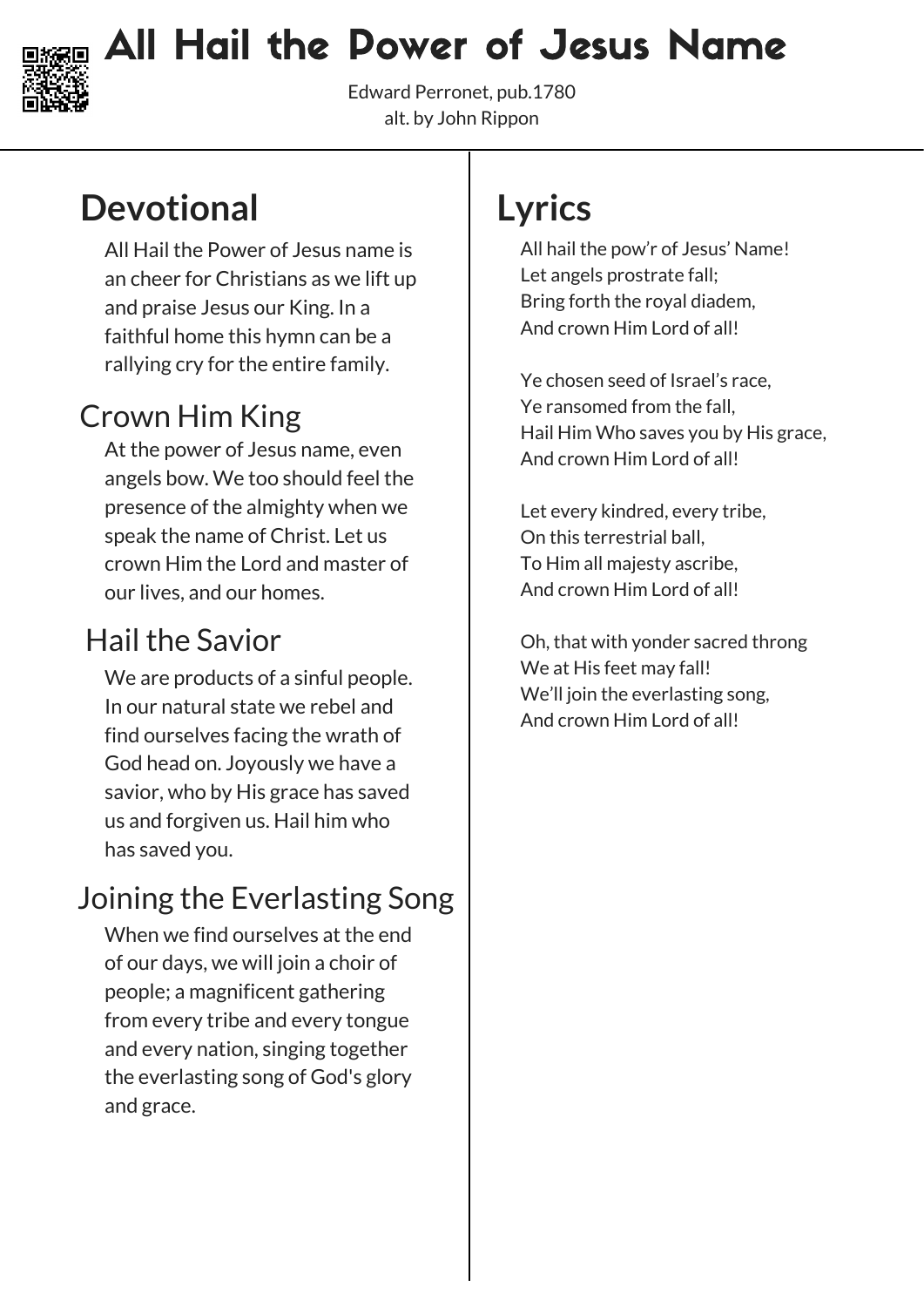

All Hail the Power of Jesus' Name is often called the "National Anthem of Christendom." Regardless of its ascribed status, the history of this hymn is rather complicated. In doing my research, I found various accounts of its creation that contradict each other in different ways. Therefore, I chose to make use of only the most necessary information so as to provide a seamless, yet truthful, account of how this great hymn came to be what it is today.

The first verse of this magnificent hymn appeared in the November 1779 Gospel Magazine. In the April 1780 edition of the same magazine, the complete hymn was printed except with a different title, "On the Resurrection, the Lord is King." Most historians and experts are confident that the author of these two texts was Edward Perronet. A few years after the Gospel Magazine printings, another hymn writer, J. Rippon, adapted the hymn and altered the text in his 1787 Selection of Hymns. Today, most hymnals include four stanzas: 1-3 authored by Perronet and altered by Rippon, and stanza 4 by Rippon.

Because the original author is widely accepted to be Edward Perronet, a brief summary

of his life will be provided. Edward Perronet was born to French Huguenot emigrants in Sundridge, Kent, England in 1726. His grandparents had fled France in the late 1600s to avoid religious persecution. His early education was conducted at home under the instruction of a tutor, but it is uncertain whether or not he attended university.

Being born, baptized, and raised in the Church of England, he originally thought he would become part of the clergy. However, regardless of his clergical aspirations, he was constantly discouraged by some of the legalistic attitudes within the Church of England. So much so that he published The Mitre (a satirical charge against those attitudes) in 1756, in which he says, "I was born, and am likely to die, in the tottering communion of the Church of England; but I despise her nonsense, and thank God that I have once read a book that no fool can answer, and that no honest man will." Edward spent the last few decades of his life ministering the Gospel around England. His final pastorship was located in a small church in Canterbury, where he stayed until his death on January 2, 1792.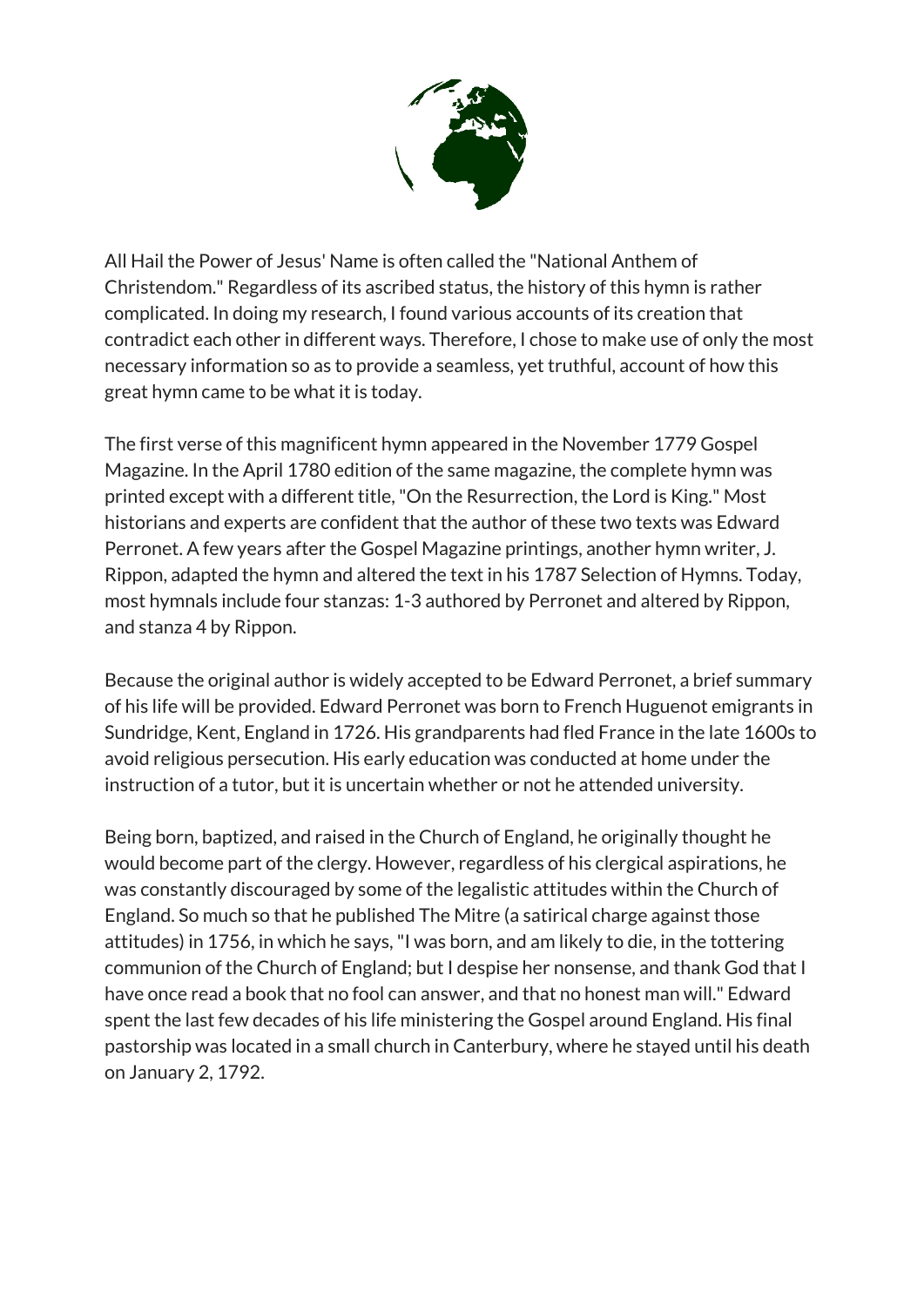

# All I Have is Christ

# **Lyrics**

I once was lost in darkest night Yet thought I knew the way The sin that promised joy and life Had led me to the grave I had no hope that You would own A rebel to Your will And if You had not loved me first I would refuse You still

But as I ran my hell-bound race Indifferent to the cost You looked upon my helpless state And led me to the cross And I beheld God's love displayed You suffered in my place You bore the wrath reserved for me Now all I know is grace

#### **Chorus Hallelujah! All I have is Christ Hallelujah! Jesus is my life**

Now, Lord, I would be Yours alone And live so all might see The strength to follow Your commands Could never come from me Oh Father, use my ransomed life In any way You choose And let my song forever be My only boast is You

# **Devotional**

This song, which many people consider a contemporary hymn is full of rich theology and true submission to Jesus, reminding the singer that their true need is Christ.

Before being led to the Gospel we have an utter inability to lead ourselves. We are lost and unable to find the way. Yet in our rebellion it is the love of Christ that draws us home.

Though our "hell-bound race"

deserves nothing but the wrath of God, because of the Jesus love and his work at the cross, we receive nothing but"grace". Ponder for a moment the contrast in these rhyming lyrics... Our faith finds home in the change from hell to grace purchased at the Cross.

Since we have no ability on our own to find faith, then we certainly have no ability on our own to keep it. In the final verse of this song, we are reminded that the strength of our faith is found in Christ and Christ alone. Truly, All we have is Christ.

#### Faith Begins with Humility

#### Faith find Home at the Cross

#### The Strength of Faith is Christ

Music and words by Jordan Kauflin. © 2008 Sovereign Grace Praise (BMI). Sovereign Grace Music, a division of Sovereign Grace Churches. All rights reserved.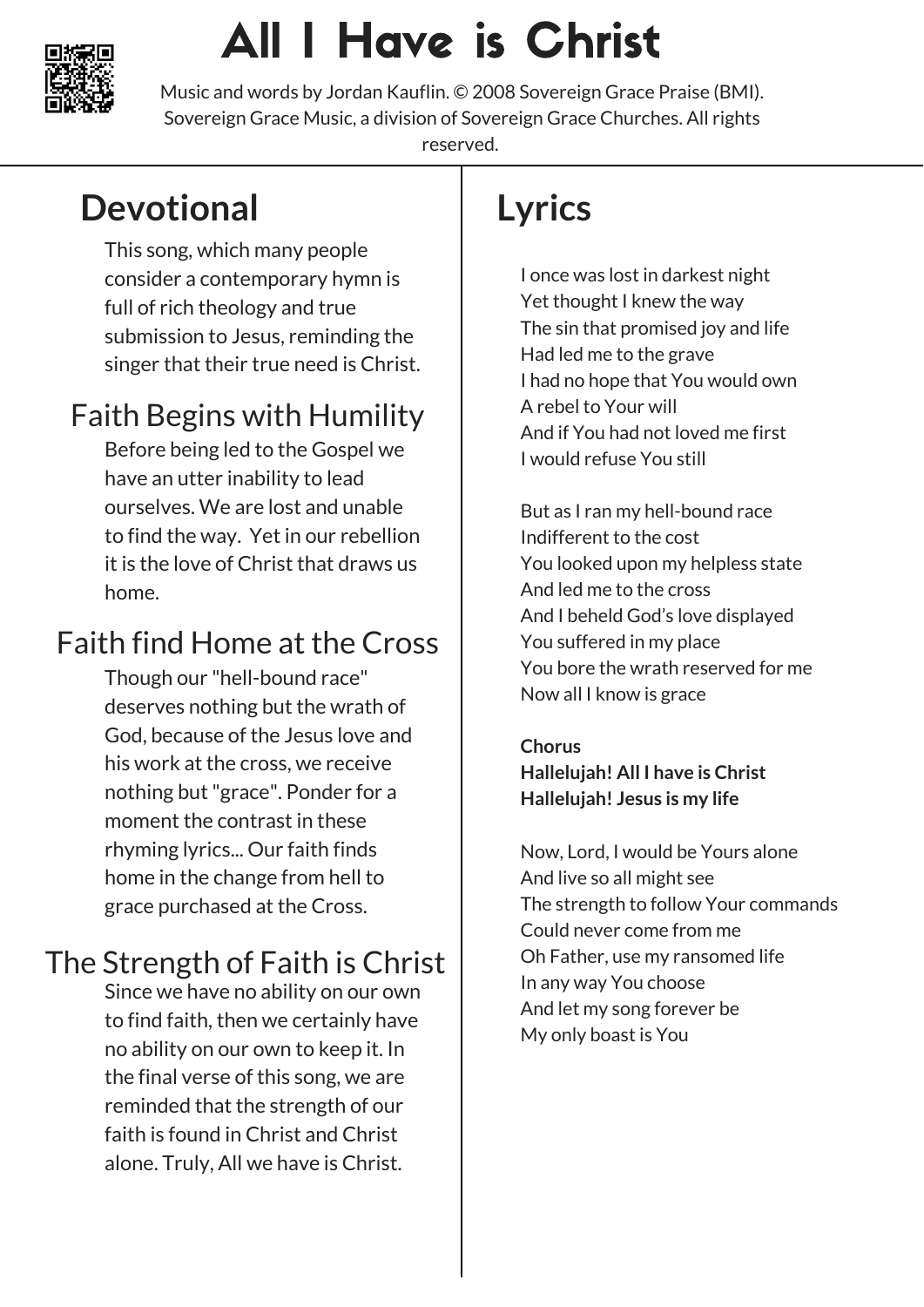

Jordan Kauflin is the Staff Pastor at Redeemer Church of Arlington, Virginia. About 10 years ago, Jordan and his brother Devon were working on songs for an upcoming album. Jordan said that "during the writing process for that upcoming album, [he] was inspired to write a song that talked about the joy we have in Jesus that is greater than any joy in this world. That led him to try and describe the futility of our life without Jesus: 'I once was lost in darkest night.'"

He was also inspired by the last two verses in John Newton's hymn, "Old Things Are Passed away, " specifically "the thought that if God had not loved us first, we would still be refusing his mercy." Jordan's vision for the song was to "tell the story of redemption and our response to it."

to be able to joyfully sing out, 'Hallelujah! All I have is Christ! Hallelujah! Jesus is my life!' and know that's all we need to say."

Jordan wrote the song alongside his father Bob Kauflin, who serves as a pastor and director of music at Sovereign Grace Church of Louisville in Kentucky. They worked hard to craft the song in such a way to convey a biblical truth without being too complex. Bob said, "looking back over the original lines Jordan had been considering for the chorus, I'm so grateful he worked hard to trim it down. It was worth the investment

They finally finished the song and in 2008 they debuted the song, outside of their home church, at the New Attitude conference in Louisville, Kentucky. Shortly after its public release, the song began to spread from church to church and has become one of the most well-known songs that Sovereign Grace Music has produced.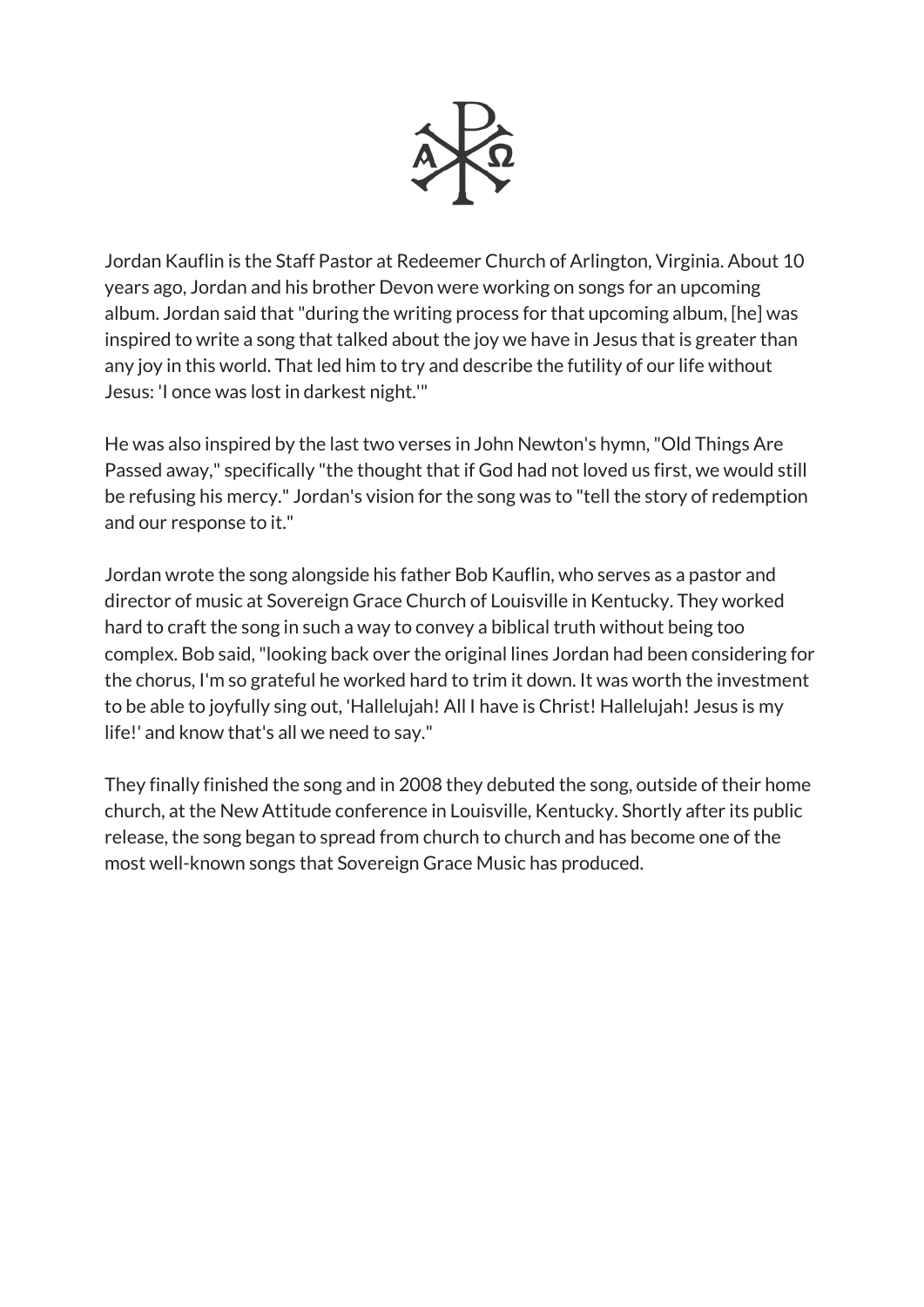

# His Mercy is More

# **Lyrics**

What love could remember no wrongs we have done Omniscient, all knowing, He counts not their sum Thrown into a sea without bottom or shore Our sins they are many, His mercy is more

What patience would wait as we constantly roam What Father, so tender, is calling us home He welcomes the weakest, the vilest, the poor Our sins they are many, His mercy is more

What riches of kindness he lavished on us His blood was the payment, His life was the cost We stood 'neath a debt we could never afford Our sins they are many, His mercy is more

**CHORUS Praise the Lord His mercy is more Stronger than darkness, new every morn Our sins they are many, His mercy is more**

# **Devotional**

Living in a depraved and sinful world as depraved and sinful people, the mercy of God becomes our only lifeline. Thanks be to God that His mercy is greater than the sum of all our sin.

Sin is a pervasive problem for the relationship that God has with His people. His deep knowledge of our sin causes separation, yet in the Gospel, He refuses keep a record.

In spite of the glorious love of God, we constantly roam. Yet the tender mercy of our God, stands patient as we pursue so many things in His place. We are welcomed home no matter how deep we dive into sin, because of the Gospel.

The Gospel which purchased infinite and beautiful mercy, was bought with the precious blood of Jesus Christ. He paid the debt that we could never pay with a single innocent sacrifice. It is through this Gospel we can say, though our sins our many, His mercy is more.

#### He Counts not the Sum

#### Patience of a Tender Father

#### Blood Bought Mercy

Matt Papa and Matt Boswell © 2016 Messenger Hymns (BMI) (admin. by Music Services, www.musicservices.org) / Love Your Enemies Publishing (ASCAP). All rights reserved.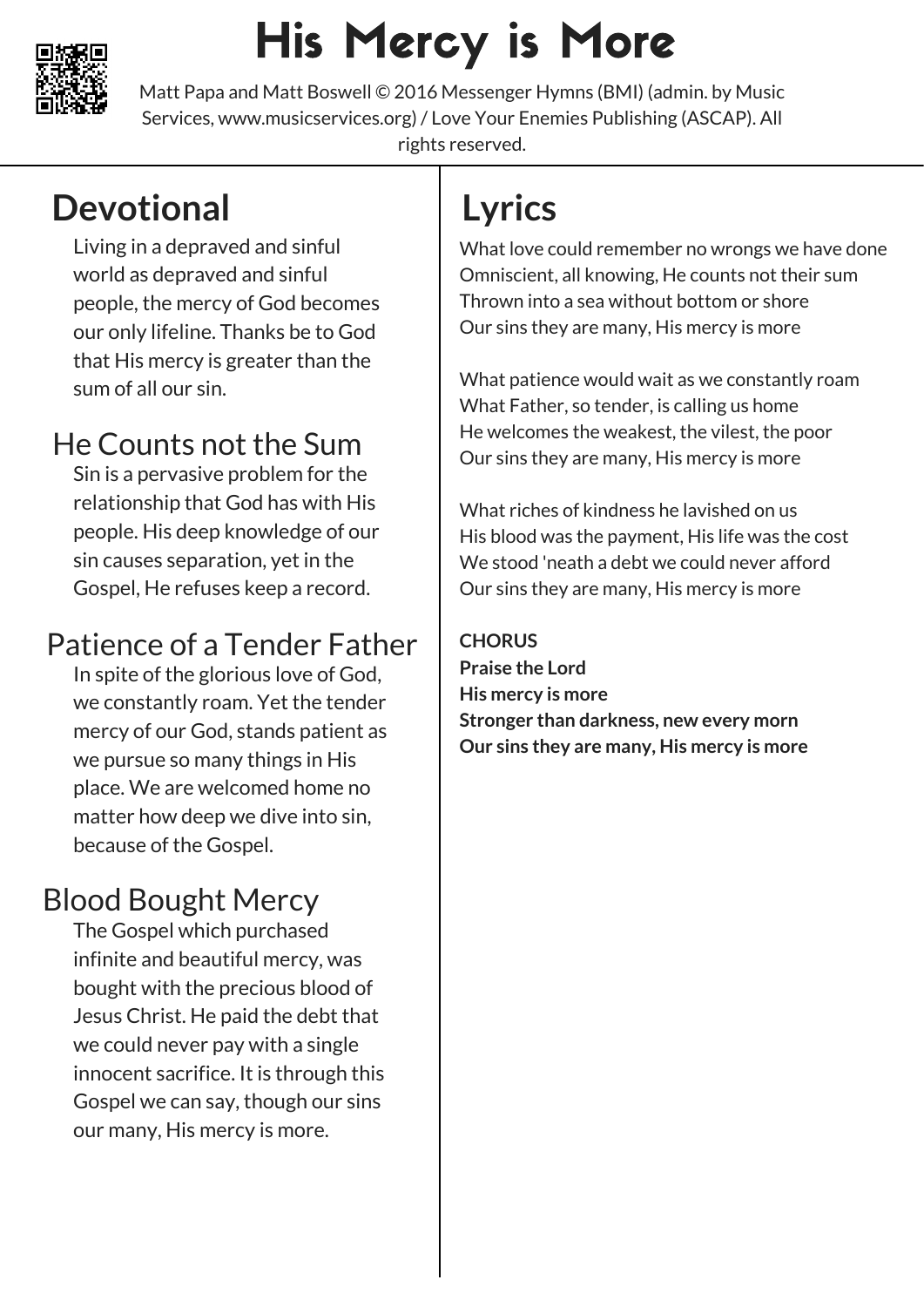

His Mercy is More was released on Matt Papa's "Church Songs" EP in October of 2016. This album of Matt's was the result of his desire to renew the passion that the church once had for liturgy and hymns. He worked with Matt Boswell (worship pastor and elder at Providence Church in Frisco, TX) on this particular hymn to capture the truth found in Zechariah 5: that our sin is no match for the wickedness-cleansing power of God's mercy.

And, although it is not stated by either of the Matt's, it seems that the title of this hymn is taken from a letter that the Anglican clergyman, John Newton sent on March 18, 1767. In the letter, John says, "For if our Physician is almighty, our disease cannot be desperate and if He casts none out that come to Him, why should you fear? Our sins are many, but His mercies are more: our sins are great, but His righteousness is greater: we are weak, but He is power." Regardless of the source for Papa's writing of this hymn, his doing so has been a blessing to many followers of Christ.

There is little public history regarding Papa's life outside of music. However, for almost 20 years, Matt has been producing Spirit-led, Christ-centered, God-glorifying music for

any who desire to sing out the truths of Scripture. He has even published a book, "Look and LIve, "to show that our lives follow what our hearts focus on, whether that be ourselves or the glory of God. For Matt, the focusing of his heart on the glory of God has coincided with his relationship to music.

Music has always been a deeply important part of Matt's life and relationship with the Lord. Specifically, he has a deep love for hymns."Hymns have an aesthetic density that isn't present in all of the church's songs, " says Papa."They represent transcendence both as art for our culture and as a part of our sung worship of Jesus. My own focus on the Psalms as laments and the beauty of their emotional honesty brought these songs to life. When we sing a lyric like 'Our sins they are many, His mercy is more' that is a truth for all time, all places and for all generations and it is worth the effort to sing that truth."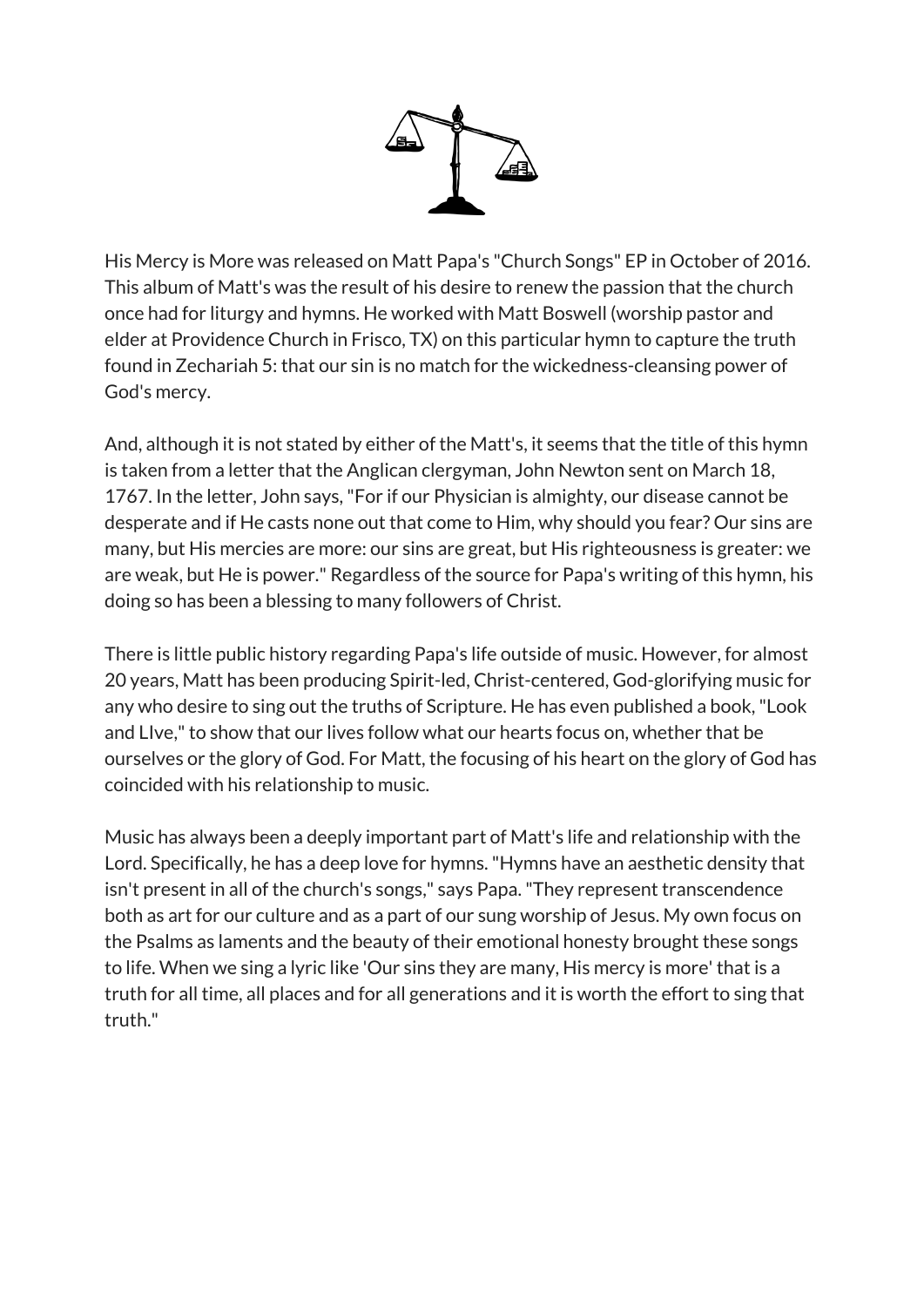# Holy, Holy, Holy

# **Lyrics**

Holy, holy, holy! Lord God Almighty! Early in the morning our song shall rise to Thee; Holy, holy, holy, merciful and mighty! God in three Persons, blessed Trinity!

Holy, holy, holy! All the saints adore Thee, Casting down their golden crowns around the glassy sea; Cherubim and seraphim falling down before Thee, Who was, and is, and evermore shall be.

Holy, holy, holy! Though the darkness hide Thee, Though the eye of sinful man Thy glory may not see; Only Thou art holy; there is none beside Thee, Perfect in pow'r, in love, and purity.

Holy, holy, holy! Lord God Almighty! All Thy works shall praise Thy Name, in earth, and sky, and sea; Holy, holy, holy; merciful and mighty! God in three Persons, blessed Trinity!

# **Devotional**

#### Three Times Holy

#### Every Knee will Bow

Written by: Reginald Heber Author: John B. Dykes Tune: Nicaea 1st Published in: 1826

Our God is wholly different than His creation. Holiness means "set apart". The song Holy, Holy, Holy, is an anthem of praise, singling out the true perfection of God.

The Godhead, consisting of the Father, Son and Holy Spirit, stands in complete contrast to His creation. He is Holy three times over, His creation has been subjected to the fall and sin.

Praise from All Creation Nothing in all of creation can stand before the holiness of God. If left in our sin, we would never see the glory of our creator. Even as those who are justified by the blood of Christ and clothed in His righteousness, we will bow in the presence of the holiness of God. Every knee in all creation will bow to our God.

Reading Psalm 148 gives a grand perspective on the totality of the praise rendered to the all-mighty God. "All thy works shall praise thy name, in earth and sky and sea." Everything in all of creation ought to sing in praise to our Holy God.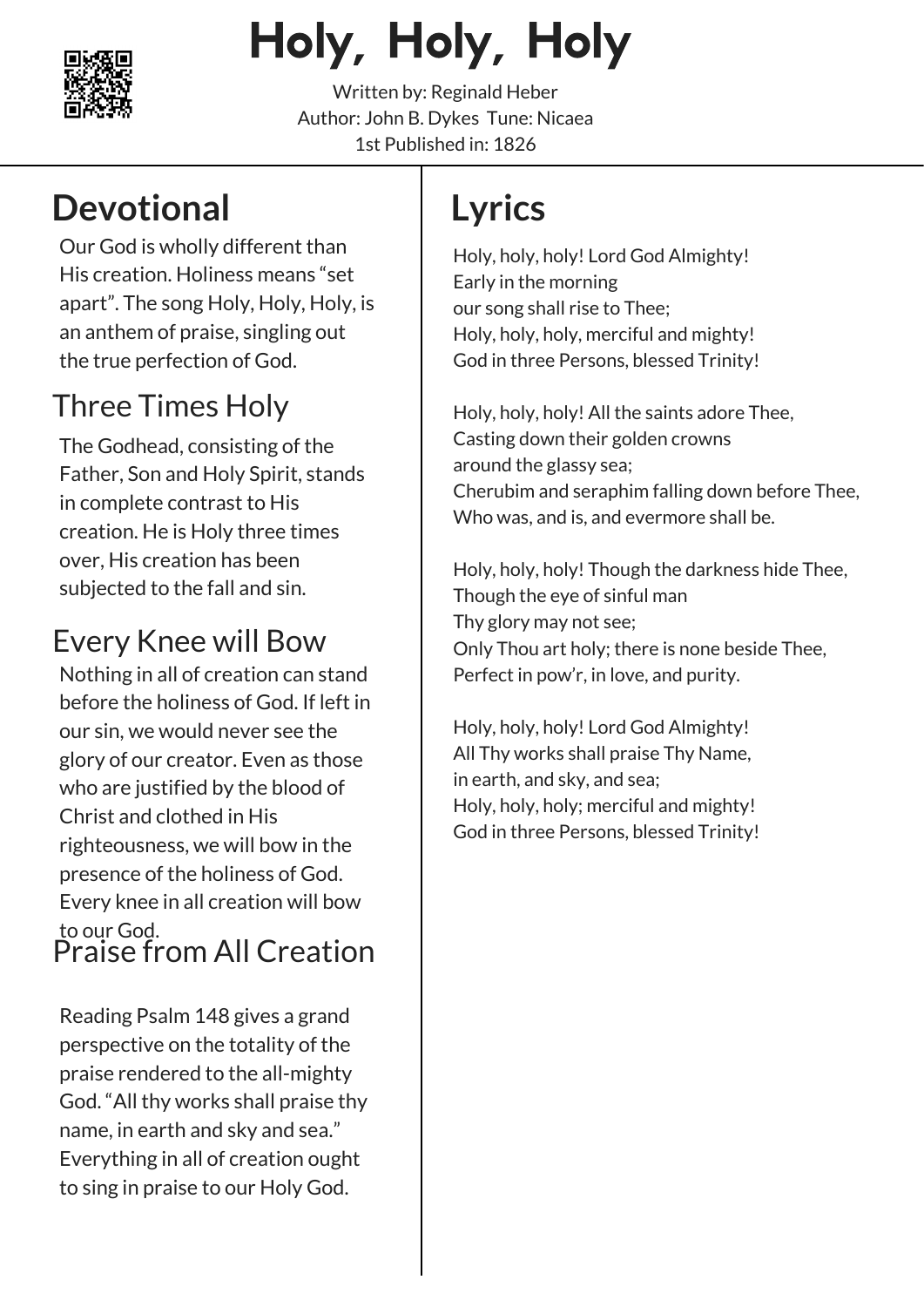

Holding the lordship of the manor of Marton, and being granted a coat of arms during the reign of Queen Elizabeth I, the Heber family was relatively significant in the district of Yorkshire, England. In 1752 Richard Heber received the manor and estate of Hodnet Hall in Shropshire as a bequest. In 1766, after the death of Richard, his brother Reginald Heber (Sr.) inherited the Shropshire estate and became rector of Hodnet. Seventeen years later Reginald Sr. and his wife Mary produced two sons, the elder, born at Malpas on 21 April 1783, being named Reginald (Jr.) after his father.

Young Reginald spent his grammar school years at Whitchurch and Naesden. In October 1800 Reginald entered Brasenose College, Oxford. In his first year, he won the University Prize for Latin Verse, and began to develop a local reputation as a poet. In February of 1804 Reginald Sr. passed away and that summer, Reginald Jr. completed his bachelor's degree and was elected to a fellowship at All Souls College, Oxford. He also won the University's Bachelor's Prize for an English prose essay.

After spending some time traveling through Europe and Russia, Heber returned to England where he was eventually ordained as a deacon at the end of February 1807. A few months later, he received full priest's orders from the Bishop of Oxford on 24 May 1807 and became rector of Hodnet. Although he was fulfilling his duties at All Souls and at his parish, Heber was still uncertain about his own doctrinal position. He wrote to his friend, John Thornton, saying, "Pray for me, my dear friend, that I may have my eyes open to the truth...and if it please God that I persevere in his ministry I may undertake the charge with a quiet mind and a good conscience."

On 9 April 1809 Heber married Amelia Shipley. They had three children in all, one dying as an infant on 24 December 1818, the other two being born in 1821 and 1824. In September 2013 Heer preached a sermon in Shrewsbury to the British and Foreign Bible Society, a missionary organization of which he had been a member since his undergraduate days, declaring his support of overseas missions. Heber was one of the first High Chruch Anglicans to write his own hymns. In all, Heber wrote 57, mainly between the years of 1811 and 1821.

On 1 June 1823 Heber was formally consecrated as Bishop of Calcutta at Lambeth Palace, by the Archbishop of Canterbury. Two weeks later he departed for India with his family to become the Bishop of Calcutta. in June 1824, Heber ordained, as a deacon, the first native Indian to receive Holy Orders. During his time as Bishop of Calcutta, Heber spent much time traveling through India preaching and teaching. It was during this time in India that Heber wrote "Holy Holy Holy". Shortly after writing this beloved hymn, Heber passed away on 3 April 1826. He is buried at the same church where he preached his last sermon, St. John's church in Tiruchirappalli, India.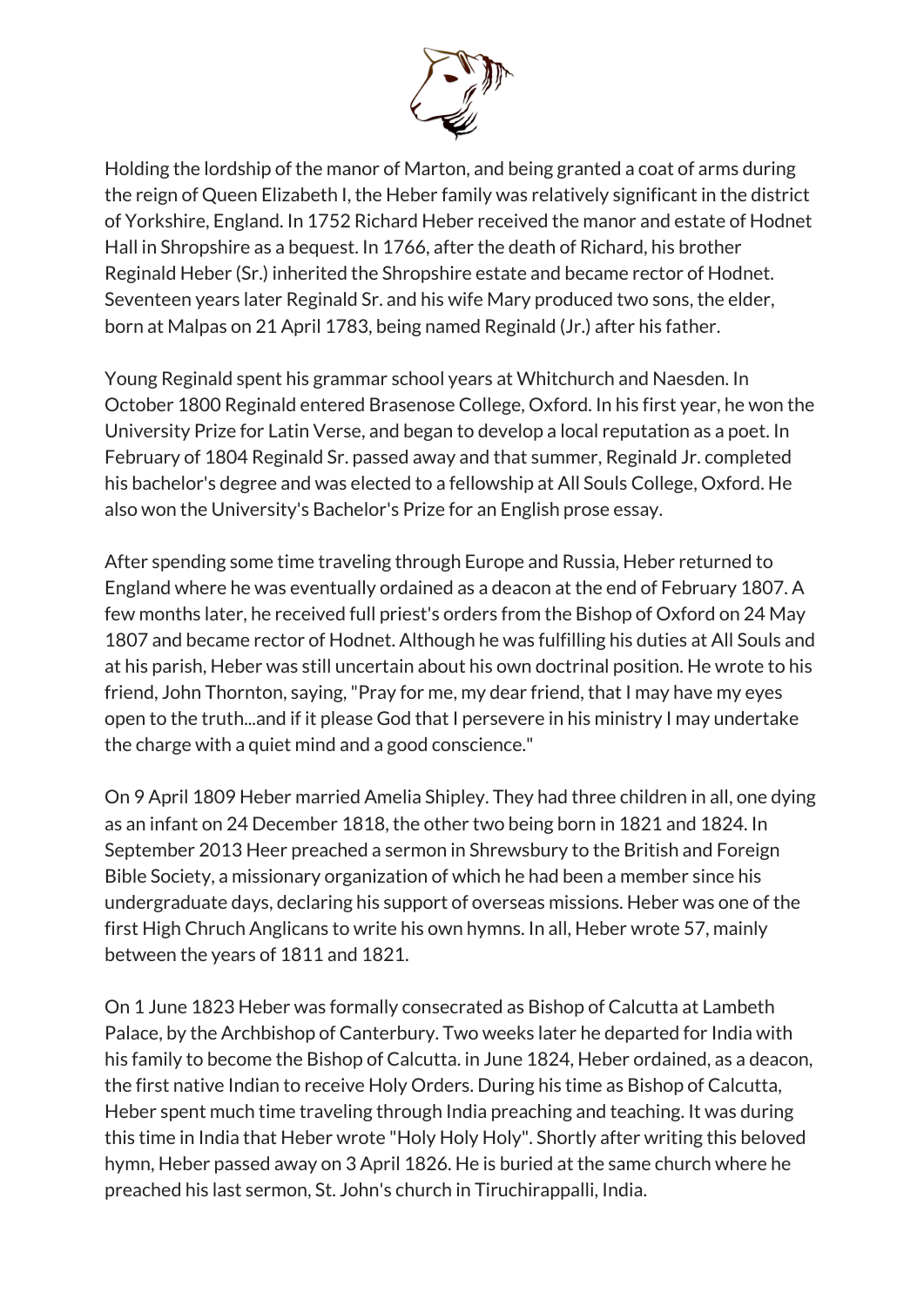# O Worship the King



# **Lyrics**

O worship the King All glorious above; O gratefully sing His power and his love: Our Shield and Defender, The Ancient of days, Pavilioned in splendour, And girded with praise.

O tell of his might, O sing of his grace, Whose robe is the light, Whose canopy space. His chariots of wrath The deep thunder-clouds form, And dark is his path On the wings of the storm.

This earth, with its store Of wonders untold, Almighty, thy power Hath founded of old: Hath stablished it fast By a changeless decree, And round it hath cast, Like a mantle, the sea.

Thy bountiful care What tongue can recite? It breathes in the air, It shines in the light; It streams from the hills, It descends to the plain, And sweetly distils In the dew and the rain.

## **Devotional**

Worship is an admiring response to something you deem glorious. This song is a pouring out devotion and admiration. Our place in the Kingdom of God was purchased by it's King. We in turn, as subject in the Kingdom of Christ, we ought to worship and sing of our glorious savior King.

Gratefulness flows for our faithful and protective King. We are safe and secure in the love and grace of our all-glorious, all-powerful sovereign Lord.

Our King meets His people's needs from His own bountiful supply. We have no reason to be anxious when we live under the rule of the one who will "satisfy the desire of every living thing."(Psalm 145:16)

The worth of our King knows no bounds. The grateful songs of His creation will resound in glory forever, and it will not be enough. He is worthy of complete and total adoration as we express our praise.

#### He Conquers & Defends

#### He Cares & Provides

#### He is Everlasting & Glorious

Original words by Samuel Rodigast (1676). Translated by Catherine Winkworth

(1863). Music and alt. Jeff Bourque

© 2011 Manicotti Music.

Frail children of dust, And feeble as frail, In thee do we trust, Nor find thee to fail; Thy mercies how tender! How firm to the end! Our Maker, Defender, Redeemer, and Friend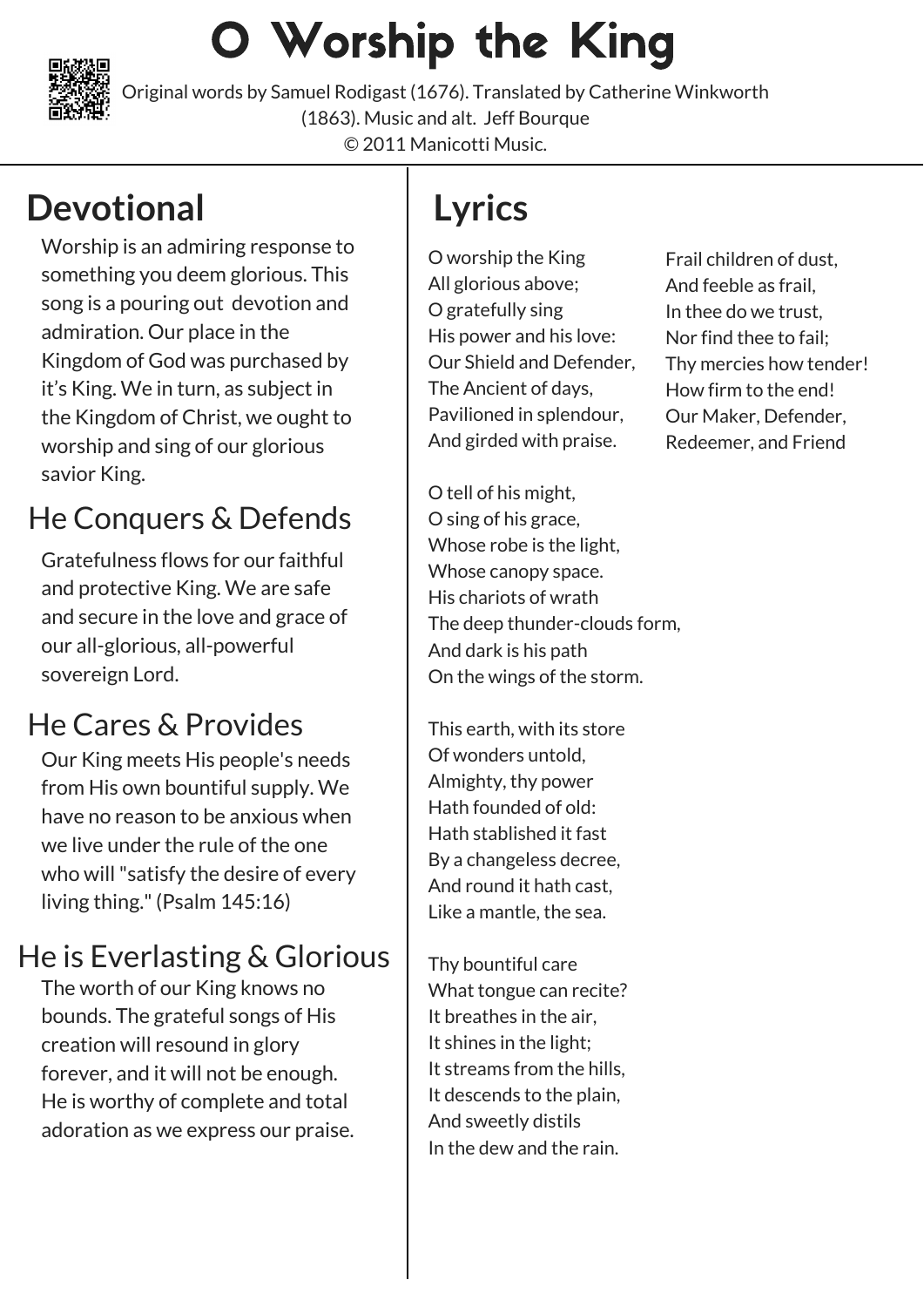

Robert Grant was born in India in 1779 to Charles Grant, the chairman of the Directors of the East India Company. In 1790, Charles took Robert, and his elder brother Charles Jr., and returned to England. Robert began his studies at the Magdalen College, Cambridge, in 1795.

He was admitted to the bar on 30 January 1807, and with his newfound ability to practice law, immediately began serving the people. As well, he became the King's Sergeant in the Court of the Duchy of Lancaster and eventually a member of parliament. Like his father, Robert was deeply concerned with local issues, most notably, laboring tirelessly to get a bill passed that eventually emancipated England's Jews.

And as passionate as he was for social reform and working for the people in a political sense, he saw just as much need and had just as much fervor for the spiritual reformation. Grant was a strong supporter of world missions and was relatively influential among evangelicals in the Church of England. Most of his encouragement to the church coming from the beautiful poems and hymns he authored.

It is Roberts most famous hymn that is the subject of this article. After reading William Kethe's translation of Psalm 104 in a 1561 psalm book, Robert was prompted to write his own version of the psalm. The result is what numerous churches now sing out today, "O Worship the King".

As time went on Robert continued to work in the public sector and eventually accepted the position as Governor of Mumbai in 1835. This position gave him an opportunity to address the social and spiritual needs of the community. Among his accomplishments was the opening of several new roads, which opened the door for the local Indians to trade more. Grant held this position until his death just four years later on 9 July 1838.

He was so well-loved by the people that six years after his death, his name was bestowed upon one of the oldest institutions in Asia still teaching Western medicine today, Grant Government Medical College, Mumbai. The year after Robert's death, in 1839, his brother Charles Jr. printed Robert's twelve hymns and titled it Sacred Poems. It is within this tiny volume of hymns that we find the beloved reminder that in light of all that God has done, is doing, and will do, the only thing one can say is, "O Worship the King."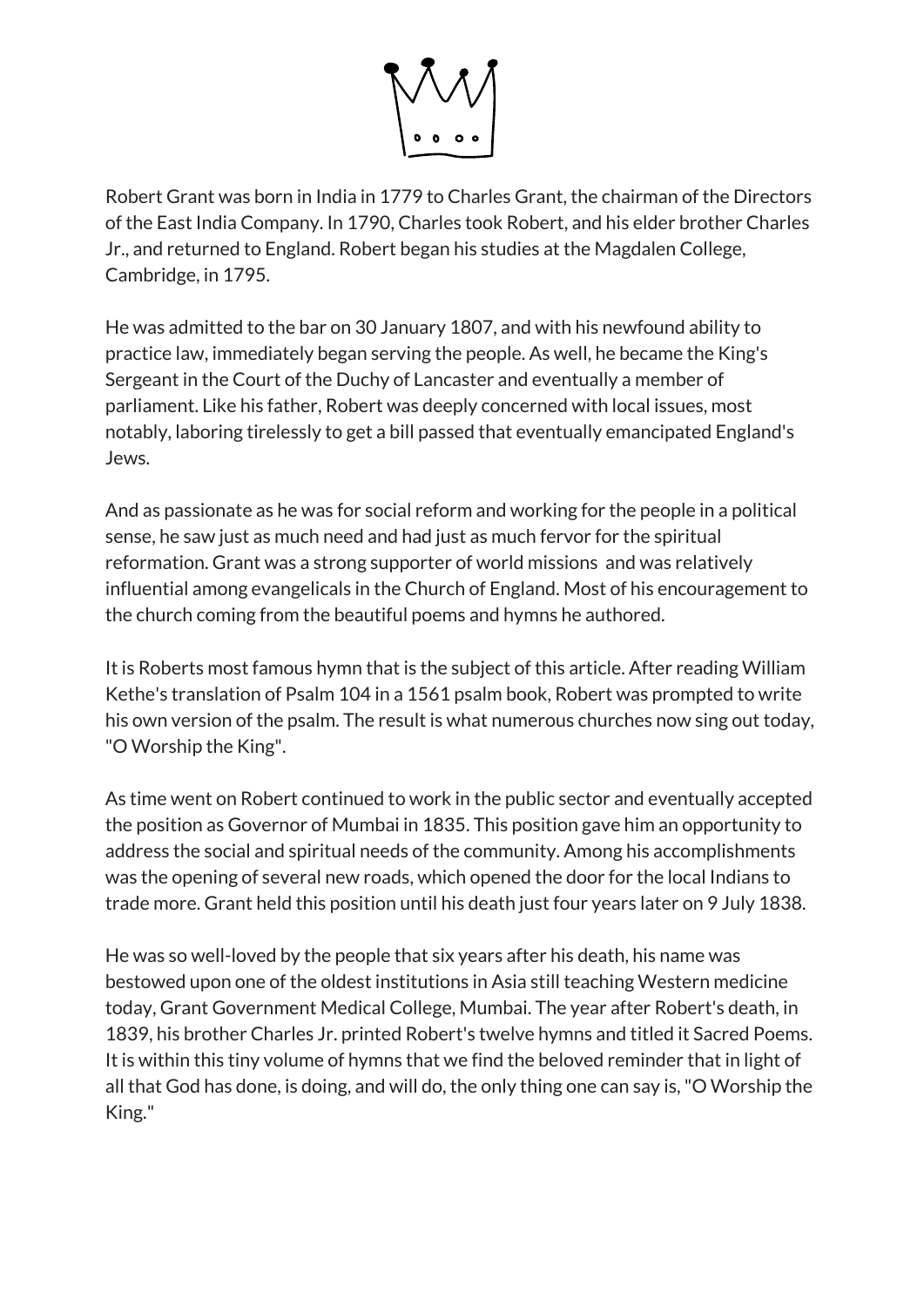

# Rock of Ages

### **Lyrics**

Rock of Ages, cleft for me, Let me hide myself in Thee; Let the water and the blood, From Thy wounded side which flowed, Be of sin the double cure, Save from wrath and make me pure.

Not the labor of my hands Can fulfill Thy law's demands; Could my zeal no respite know, Could my tears forever flow, All for sin could not atone; Thou must save, and Thou alone.

Nothing in my hand I bring, Simply to Thy cross I cling; Naked, come to Thee for dress; Helpless, look to Thee for grace; Foul, I to the fountain fly; Wash me, Savior, or I die.

While I draw this fleeting breath, When my eyes shall close in death, When I rise to worlds unknown, And behold Thee on Thy throne, Rock of Ages, cleft for me, Let me hide myself in Thee.

### **Devotional**

This song has one simple aim; lead the singer to see their need for Jesus. Found in lines is the contrast between the sufficient sacrifice of Christ, and humanity's inability to save themselves.

The wrath of God takes aim at all forms of sin and ungodliness, and since "All have sinned, " than all have need of a savior. Our business for righteous works cannot stop the wrath of God; only the blood that was spilled at the cross of Christ, rescues us and cleanses us from the guilt of sin.

Clinging to the magnificent cross, we find that cross sufficient to care for all our needs: helpless to save ourselves the cross provides salvation, exposed before God the cross provides our righteousness, downcast of soul the cross provides hope. Paradoxical that our busy work provides nothing of eternal significance, yet we find all that we need as we "simply cling."

Our final days are approaching. For some this is a haunting thought, however, to the one who clings to Christ, hope of eternity with our beloved is what we live for. To behold our savior on His throne will be the fuel for our worship from everlasting to everlasting.

#### Saved from Wrath

#### Clinging to the Cross

#### The Glory of the Rock

Augustus M. Toplady, 1776, copyright status is Public Domain Thomas Hastings, 1830, copyright status is Public Domain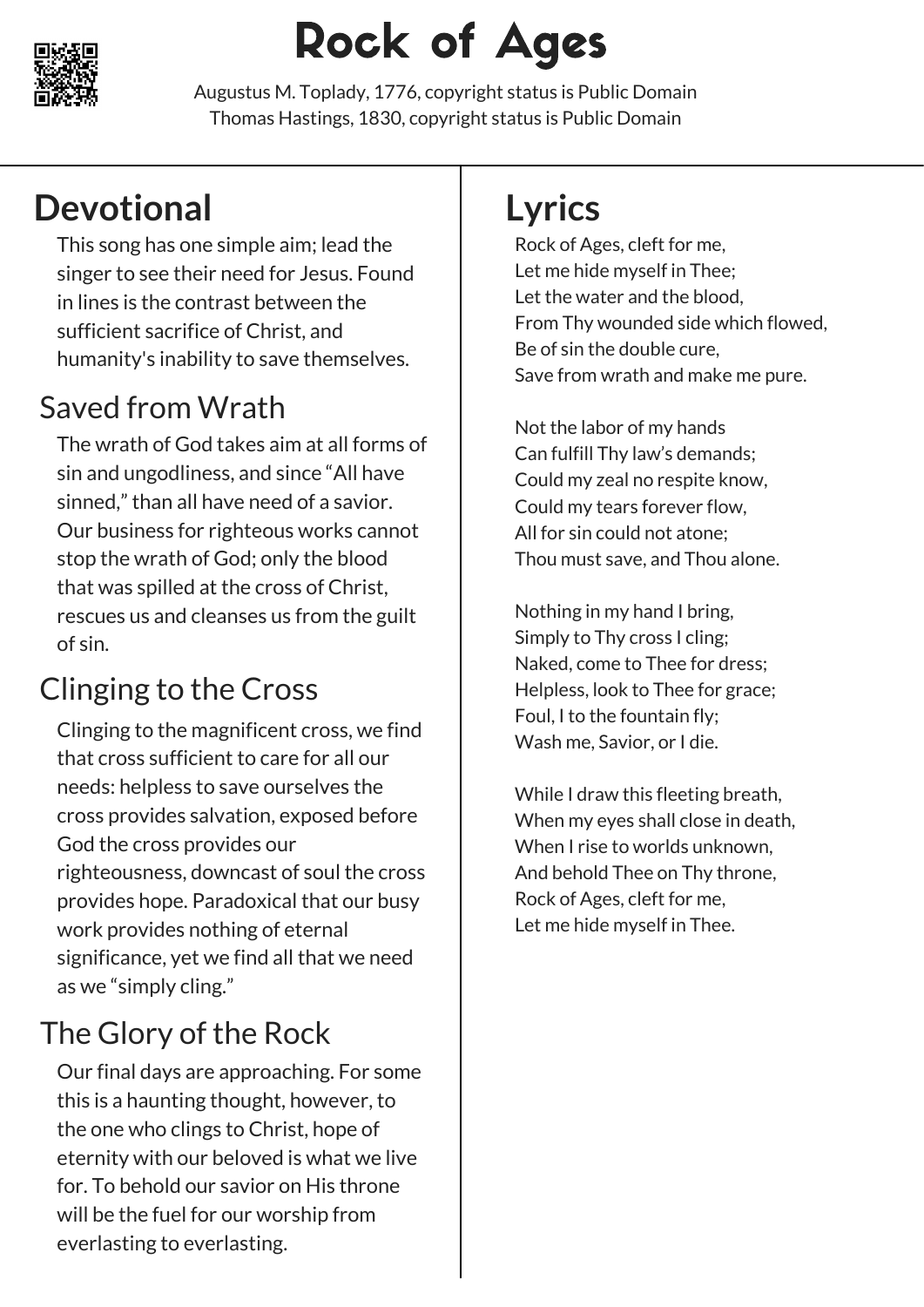

Augustus Toplady was born in Farnham, Surrey, England on November 4, 1740. Not even a year after his birth, his father, a major in the Royal Marines, died during the War of Jenkins' ear (1739-42). This left Augustus' mother, Catherine, to raise him alone. For his grammar school, Augustus attended Westminster School from 1750-1755.

For the rest of his primary education, Catherine and Agustus moved to Ireland so Augustus could enroll at Trinity College in Dublin. When he was 15, Toplady attended a sermon preached by James Morris in a barn in Wexford. This is where Augustus remembers receiving his effectual calling from God. Because Toplady converted under the preaching of a Methodist, he initially followed John Wesley in supporting Arminianism. However, just a few years later, Toplady read Thomas Manton's sermon on John 17 and Jerome Zanchius's Confession of the Christian Religion and was convinced that Calvinism, not Arminianism, was correct. The following year, Toplady published his first book, Poems on Sacred Subjects (1759).

After graduating from Trinity College in 1760, Augustus and his mother returned to Westminster. It was there that Toplady began being influenced by prominent Calvinist ministers like George Whitfield and John Gill. The latter who in 1760 encouraged Toplady to publish his translation of Zanchius's work on predestination.

In 1762, Toplady was ordained as an Anglican deacon and became curate of Blagdon, located in the Mendip Hills of Somerset, England. The following year, in 1763, is when Toplady wrote the hymn which we are studying now, Rock of Ages. There direct reason or inspiration for Toplady penning this beautiful hymn is uncertain. There is a local tale about how the hymn came about, but due to its wholly, unsubstantiated character, we will not discuss it. Louis Benson, in his book Study of Familiar Hymns, argues that Toplady was most likely inspired to write the hymn afer reading the preface of John and Charles Wesley's' Hymns on the Lord's Supper (1745) which contains a prayer voicing many of the themes and words that are also found in the hymn.

Regardless of Toplady's inspiration, Rock of Ages is one of the most famous hymns among Christians and has also made its way into popular culture. Although Toplady penned the hymn in 1763, its first stanza didn't appear publically until 1775 in an issue of The Gospel Magazine. The full version of the hymn was printed the following year in Toplady's book Psalms and Hymns for Public and Private Worship.

After being ordained as a priest in 1764, Toplady served as curate of Farleigh Hungerford for a just over a year. Then, he moved back to London to stay with some friends for another year. After a few years of serving as an incumbent in Devon, Toplady moved to the post of vicar of Broadhembury in 1768. He would serve this post until his death in 1778, however, the last three years of his post were spent on leave due to his sickness. He used this time of leave to preach regularly in a French Calvinist chapel in London. One of his last sermons at the chapel included a rebuttal to Wesley's followers that Toplady had renounced Calvinism on his deathbed. He hadn't. Toplady died of tuberculosis on August 11, 1778. He was buried at Whitefield's Tabernacle, Tottenham Court Road.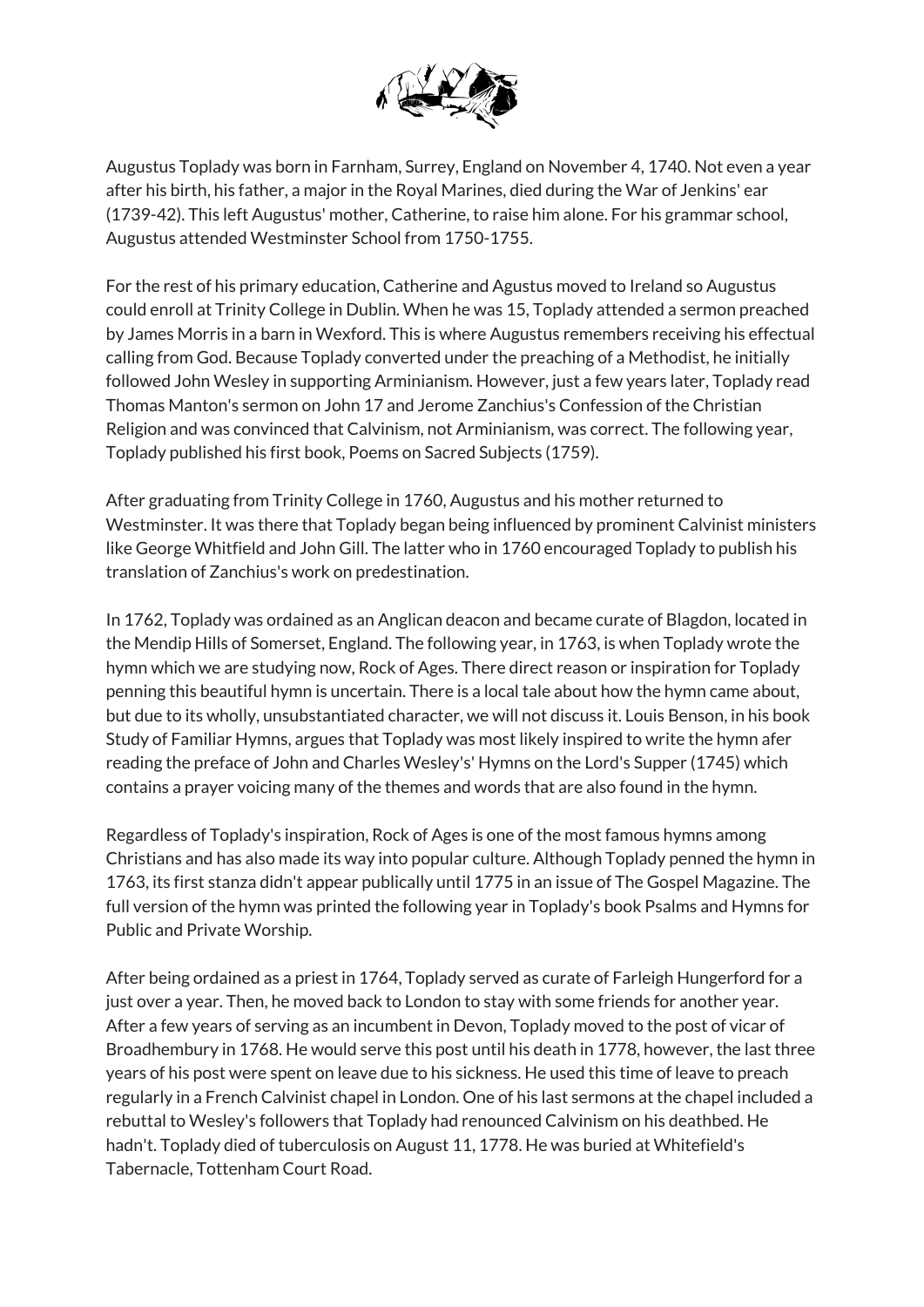

# There is a Fountian

There is a fountain filled with blood, Drawn from Immanuel's veins, And sinners plunged beneath that flood Lose all their guilty stains: (x3) **And sinners plunged beneath that flood** Lose all their guilty stains.

# **Lyrics**

Dear dying Lamb, Thy precious blood Shall never lose its pow'r, Till all the ransomed church of God Are safe, to sin no more: (x3) **Till allthe ransomed church of God** Are safe, to sin no more.

The dying thief rejoiced to see That fountain in His day; And there have I, though vile as he, Washed all my sins away: (x3) **And there have I,though vile as he, Washed all my sins away.**

E'er since by faith I saw the stream Thy flowing wounds supply, Redeeming love has been my theme, And shall be till I die: (x3) **Redeeming love has been my theme, And shall be till I die.**

When this poor, lisping, stamm'ring tongue Lies silent in the grave, Then in a nobler, sweeter song, I'll sing Thy pow'r to save: (x3) **Then in a nobler, sweeter song, I'll sing Thy pow'r to save.**

## **Devotional**

The imagery in this hymn is beautiful and unforgettable. The blood of Christ that was spilled for the salvation of sinners, is depicted as a fountain that flows abundantly and cleanses thoroughly.

Sin has embedded itself deep inside the human heart, causing pain and staining the soul with guilt. When the blood of Christ meets guilty stains, they are wash clean and the soul comes out pure; sin and guilt wash away forever.

The endless power in the blood of Christ gives strength to His church. Standing strong, having been cleansed, the Church can safely walk in this fallen world.

With eyes open, the believer can truly see beauty in the blood of Christ. His redeeming was is displayed in every drop of blood. It was love that came out His pores when he prayed. It was love that trickled down His face, hands, and feet, and poured from His side. It was love that took the punishment of death that we all deserved. Sing of His love and make your theme.

#### The Guilty Stains

#### Sin No More

#### Redeeming Love

William Cowper, pub.1772 copyright status is Public Domain American melody arr., pub.1874 copyright status is Public Domain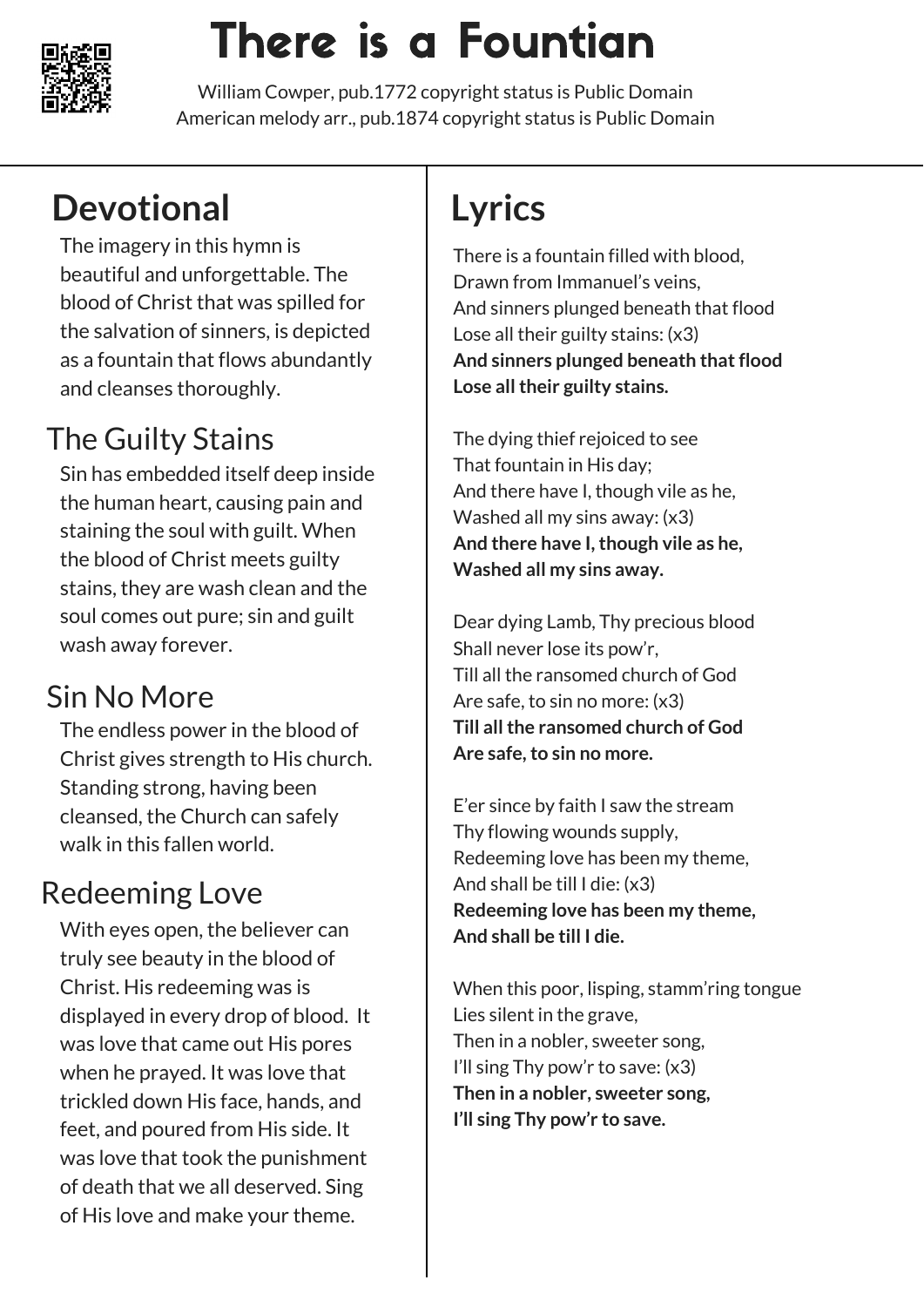

One of the most popular poets of the 18th century and a forerunner of Romantic poetry, William Cowper (pronounced "Cooper") was born on November 26, 1731, in Berkhamsted, England. His father John was the rector of the Church of St. Peter. John and his wife, Ann, had seven children. William and his brother John were the only two that lived past infancy. Ann died giving birth to John on November 7, 1734. The death of Williams mother just before his sixth birthday caused him much pain and was the subject of his poem, "On the Receipt of My Mother's Picture, " which he wrote almost fifty years later.

During his primary education, Cowper was bullied quite a lot and moved from school to school, frequently, until 1742 when he enrolled in Westminster School. Cowper made lifelong friends at Westminster and, through his reading of the Iliad and the Odyssey, developed a love for Homer's epics. As well, during his early years, he found a deep interest in Latin. As he got older, he grew skilled at the interpretation and translation of Latin and even wrote many of his own Latin verses.

After Westminster, Cowper began training for a career in law. This kept him somewhat busy, but if he ever had leisure time, he would spend it in the home of his uncle Robert Cowper. This is where he fell in love with his cousin Theodora, whom he sincerely wanted to marry. However, his uncle, would not allow it and William was left rather distraught.

In 1763 William had a panic attack, due to the stress of the examination process, while interviewing for a Clerkship of Journals position in the House of Lords. As a result, he experienced a period of depression and insanity. He tried and failed to commit suicide three times during this period and was sent to an asylum to recover. Cowper is the only hymn writer in

this series that was formally treated for insanity. His poem beginning "Hatred and vengeance, my eternal portions" was written in the aftermath of his suicide attempt.

After recovering, he moved in with a retired clergyman named Morely Uwin and his wife Mary. Cowper even went with them when they moved to Olney. It was in Olney where Cowper met John Newton, a former captain of slave ships who had devoted his life to the Gospel. After Morely Unwin's untimely death, Cowper continued to live in the Unwin home and became greatly attached to the widow Mary.

At Olney, Newton asked Cowper to contribute some hymns for a compilation that would later be published in Newton's 1779 Onley Hymns. It is within this hymnbook that our Hymn find its source.

The following years of Cowper's life are marked by a continual battle with depression. In 1773, Cowper experienced an attack of insanity, imagining not only that he was eternally condemned to hell, but that God was commanding him to make a sacrifice of his own life. Through all of his struggles and successes, Mary Unwin always took care of him and stayed by his side. Mary was a constant source of friendship, comfort, and encouragement for Cowper. So, when she died in 1796, Cowper fell into a dark gloom from which he never fully recovered. In 1800 Cowper was overcome with edema and died that April 25th.

Although his life was full of ups and downs, Cowper never doubted God's favor. And, as is evident in this hymn, Cowper knew that he would soon be singing of God's "power to save."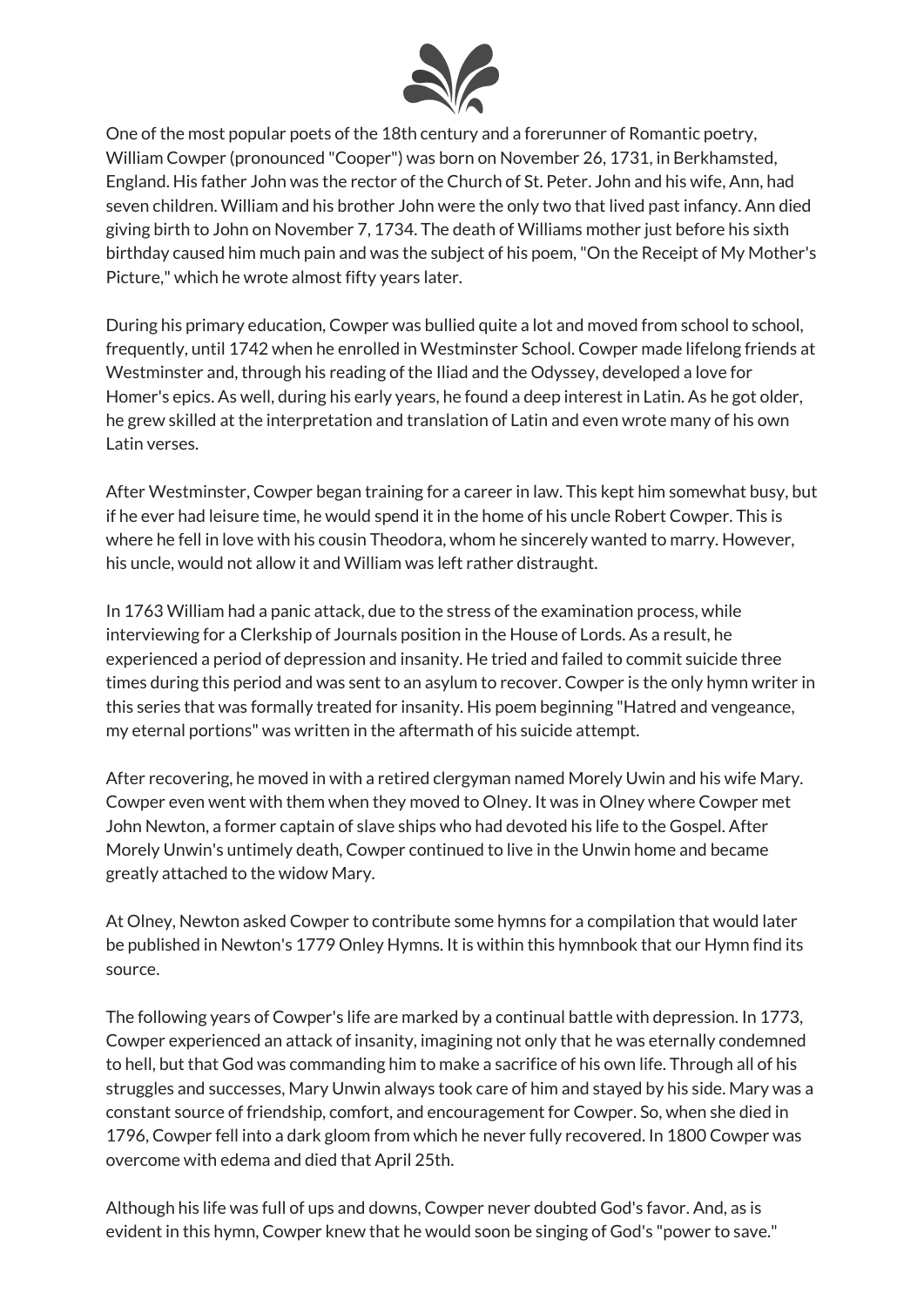

# There is a Redeemer

# **Lyrics**

There is a redeemer Jesus, God's own Son Precious Lamb of God, Messiah Holy One

Jesus my redeemer Name above all names Precious Lamb of God, Messiah Oh, for sinners slain

#### **Chorus Thank you, oh my father For giving us Your Son And leaving Your Spirit 'Tilthe work on Earth is done**

When I stand in Glory I will see His face

And there I'll serve my King forever In that Holy Place

### **Devotional**

All of God's creation has been affected by sin. Set to futility and decay because of the rebellious actions of humanity. Creation needs someone to redeem it.

There a redeemer, his name is Jesus. He came to earth to set in motion a plan to purchase and redeem all of creation.

Jesus remained sinless before God as he walked among fallen creatures. His spotless life is the basis of His redeeming sacrifice.

The promise of redemption is that the precious Lamb of God, who was "for sinners slain" , will one day receive us into His holy presence with joy.

#### His Name is Jesus

#### Spotless Lamb of God

#### The Promise of Glory

Written by MELODY GREEN. Copyright with Lyrics © Universal Music Publishing Group, CAPITOL CHRISTIAN MUSIC GROUP.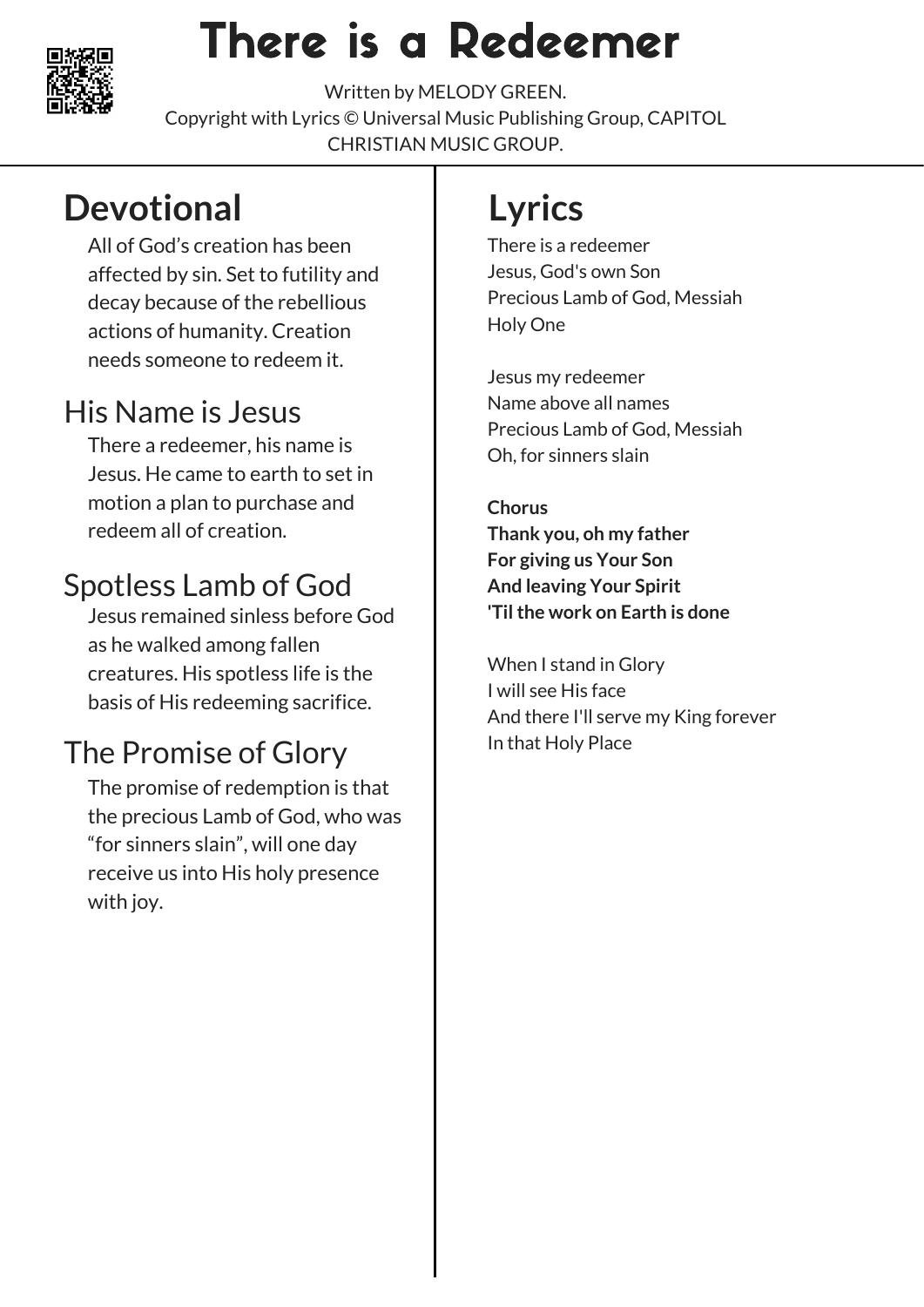

"There Is A Redeemer"is found in church hymnals around the world. Although Melody Green is an internationally-published author, it is her songs for which she is most well-known. As wellknown as she is, her story might be surprising to those who hear it for the first time.

Melody was born 25 August 1946 in Hollywood, her father a Navy veteran of WWII and her mother a CPA. Melody's mother was raised in an Orthodox Jewish family of Russian refugees. Melody's Grandparents had fled czarist Russia in the early 20th century. Melody said of this, "It's a miracle I'm even alive! My family barely escaped death in Odessa (Ukraine), then on the train ride to the port, they were ducking bullets shot at them through the windows. My precious grandparents put the kids on the floor and laid on top of them, covered with pillows for protection. They made it to the port and actually escaped on the very last ship that would allow fleeing refugees on board! My mom was their sixth child, but the very first child to be born in America."

Growing up Jewish, Melody acquired a knowledge of God at an early age. She already knew there was a God...she just didn't know how to be close to Him. Due to her desire to know God personally, but without any proper direction, Melody tried various methods of finding a personal relationship with God. She was involved in the hippy, drug culture. She'd gone to Sabbath School as a child, but as she grew older she began studying eastern philosophies, astrology, mysticism, and Buddhism. However, none of these paths ever led her to anything ultimately true or revealing about how to know God intimately.

After her collegiate studies, Melody began working at a production company, which is where she met her husband Keith. He was an aspiring musician who was on a very similar, spiritual journey.

Keith was born October 21, 1953, in Brooklyn, NY. He was very gifted with music growing up and, after publishing his first song at 12 years old, became the youngest member of the American Society of Composers, Authors, and Publishers. During the 1960s Keith ran away from home, at 15, and began experimenting with drugs and searching for meaning in various Eastern religions. However, at 19 years old his life began to turn around when he met Melody.

As their relationship was beginning, Melody and Keith both began to explore Christianity. About a year after meeting each other, they were married and still seeking for the true path to a personal relationship with God. In 1975, Keith and Melody were invited to a small bible study in Bel Air and their lives were changed forever. They finally found the truth that they had been searching for and they found in the person and work of Jesus.

With their new faith, the Green's began doing whatever they could to walk like Jesus. They opened up their home and took in kids with drug problems. They supported and helped young girls who were in the midst of unplanned pregnancies, usually leading them to the Lord. They were constantly doing outreach within their neighborhood and taking advantage of their sphere's of influence.

It was during this time that Melody penned the words for "There Is A Redeemer" along with some help from Keith for the third verse. For Keith and Melody, meeting Jesus was one thing, but the life-changing response to meeting Jesus was of much more importance. Keith once said at a concert, "If you praise and worship Jesus with your mouth and your life does not praise and worship him, there's something wrong!"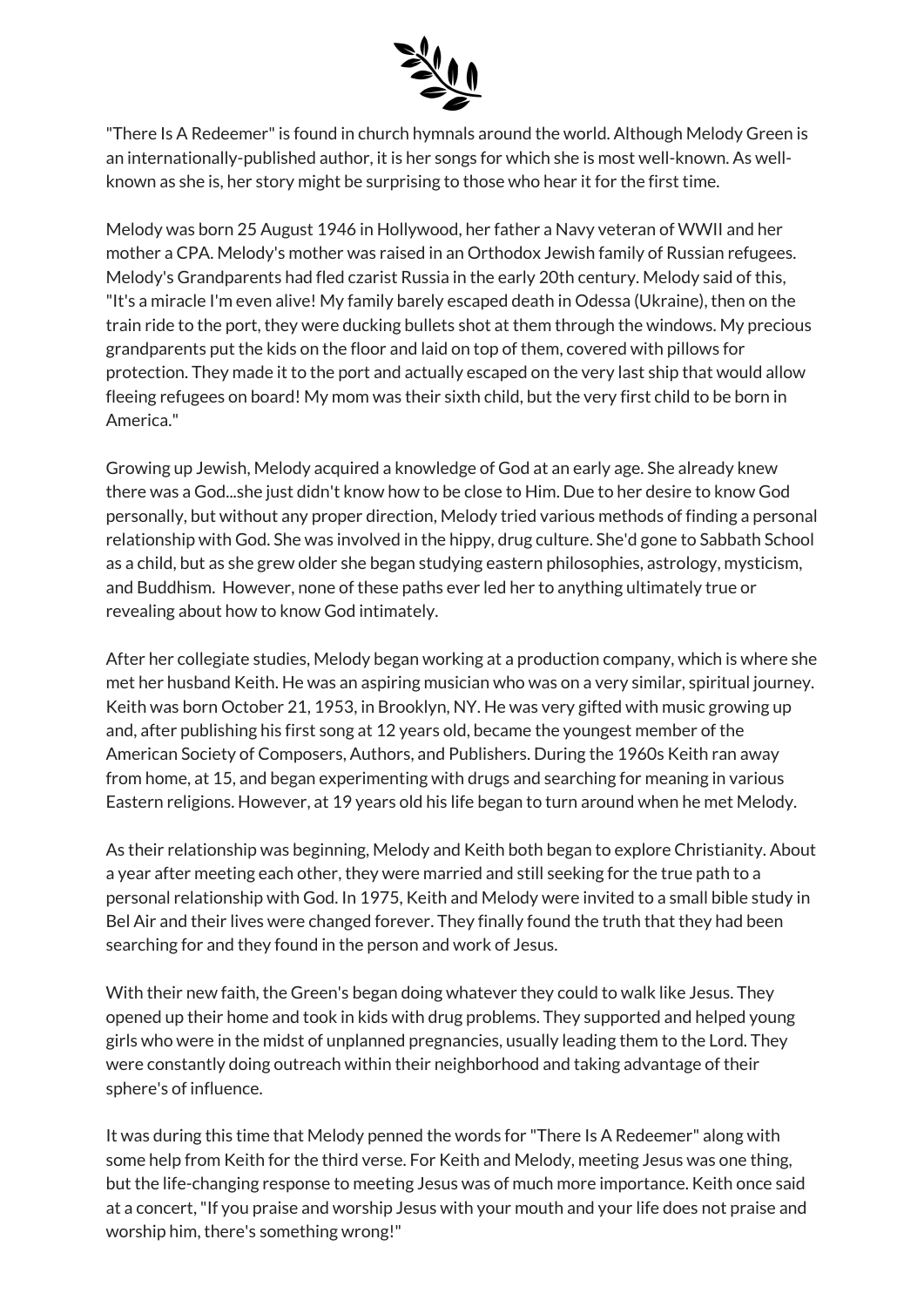# What' er my God Ordains is Right



# **Lyrics**

Whate'er my God ordains is right: His holy will abideth; I will be still whate'er He doth; And follow where He guideth; He is my God; though dark my road, He holds me that I shall not fall: Wherefore to Him I leave it all. He holds me that I shall not fall.

Whate'er my God ordains is right: He never will deceive me; He leads me by the proper path: I know He will not leave me. I take, content, what He hath sent; His hand can turn my griefs away, And patiently I wait His day. His hands can turn my griefs away.

Whate'er my God ordains is right: Though now this cup, in drinking, May bitter seem to my faint heart, I take it, all unshrinking. My God is true; each morn anew Sweet comfort yet shall fill my heart, And pain and sorrow shall depart. Sweet comfort yet shall fill my heart.

Whate'er my God ordains is right: Here shall my stand be taken; Though sorrow, need, or death be mine, Yet I am not forsaken. My Father's care is round me there; He holds me that I shall not fall: And so to Him I leave it all. He holds me that I shall not fall.

### **Devotional**

The sovereignty of God can be the most comforting truth. When understood correctly it helps us comprehend all that we experience in life. Every pain and plesure is from the hands of a righteous and merciful God.

God is God, we are not. This holds true regardless of the world swirling around us. When we experience joy, He is our God. He is also our God when we experience pain. He is and forever will be our God.

Because our God is both Holy and Good, we can have confidence that all that our God ordains is right, and trustworthy. Therefore come pain and suffering or tears of joy, we can "take it all unshrinking."

He Holds me that I Shall Not Fall There is one line that is repeated in this song, "He holds me that I shall not fall, and so to Him I leave it all." Experiencing the grace and love of God unfolding as we walk with Christ day after day, is one of the greatest joys of the Christian life.

#### He is My God

### Take it without Shrinking

#### He Holds Me

Original words by Samuel Rodigast (1676). Translated by Catherine Winkworth

(1863). Music and alt. Jeff Bourque © 2011 Manicotti Music.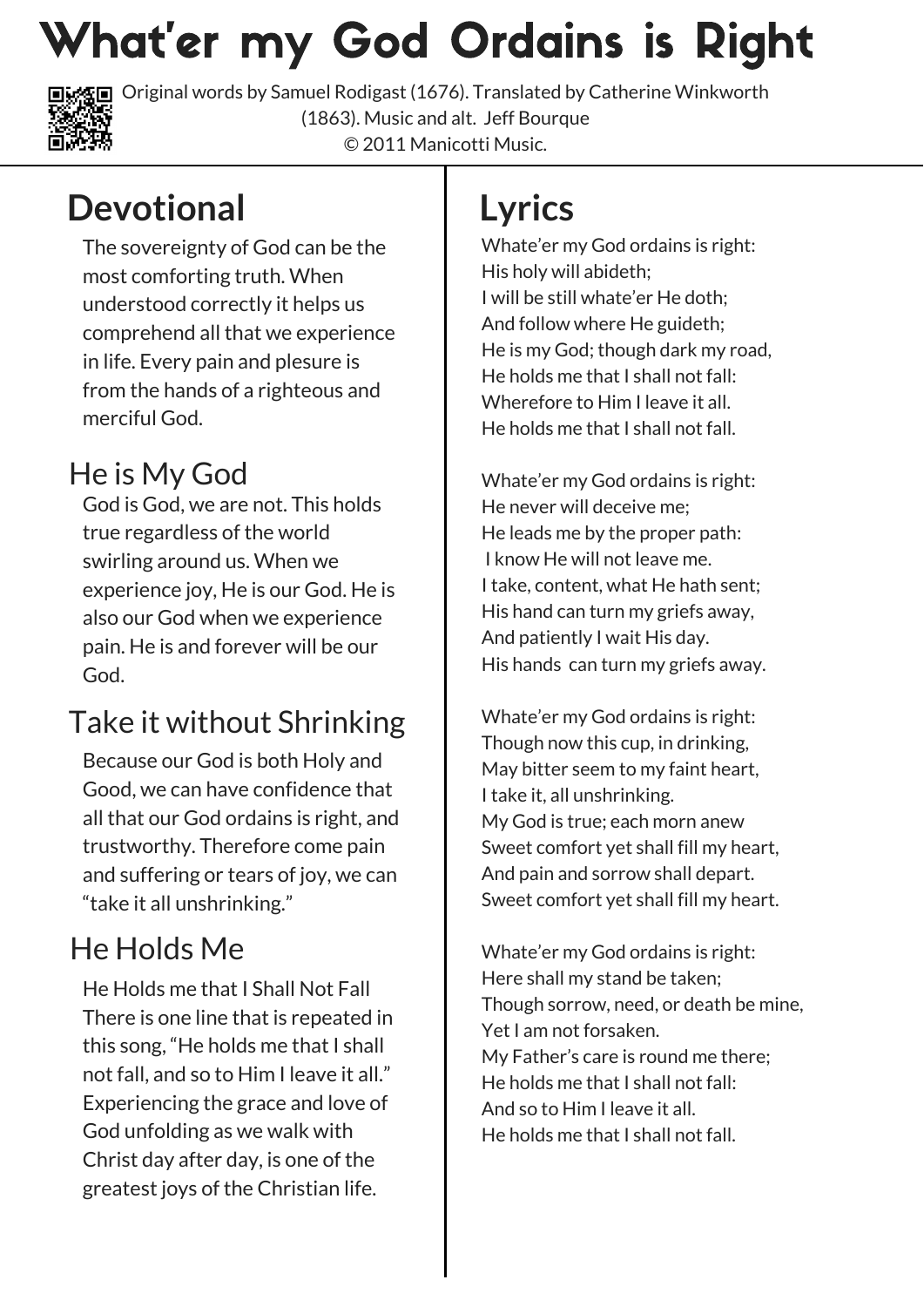

Seeing a dear friend and brother in Christ depart from this life unto everlasting life can be sorrowful yet also joyful because while the pain of loss is real, we can know that "whatever God ordains is right." In 1675, Samuel Rodigast was by the side of his very sick friend, Severus Gastorius. Samuel was born October 16, 1649, in a small German village, near Leipzig, called Gröben. After attending the most advanced type of secondary schooling in Germany, Rodigast went on to study at the University of Jena, where he was later given an adjunct position in the philosophy faculty in 1676.

The year prior to Rodigast beginning his teaching career, his friend Severus became very ill and was bed-ridden for quite some time. Therefore, Rodigast began spending as much time as he could comforting and fellowshipping with his brother in Christ. It was during that first year (1675) of Gastorius' bed-ridden sickness that Rodigast decided to cheer his friend up. And, the only proper way Rodigast could fathom to do this was to write a hymn, reminding Gastorius of the truth found in Deuteronomy 32:4. So, inspired by a Lutheran hymn with the same biblical foundation, Rodigast wrote:"Was Gott tut, das is wohlgetan".

A deeply personal song for Rodigast and Gastorius, the text of the hymn was first published in 1676 in the Hanoverian hymnbook. In just a few years the hymn was being used by ministers as well as for organ partitas during the 1680s. The text and melody (composed by Gastorius) of Rodigast's hymn were published together for the first time in 1690 in the Nuremberg hymnal. In his 1721 book on the lives of famous lyric poets, Johann Caspar Wetzel said that by 1708 Rodigast's hymn was known as one of the most beautiful and widely known church hymns.

As the hymn continued to grow in its popularity it was eventually found by one of the greatest translators to labor over German hymns. Born September 13, 1827, Catherine Winkworth was an Egnlish-language translator from London. She spent the majority of her life bringing some of the greatest German hymns to the English-speaking churches throughout the world. In 1863, she published The Chorale Book for England, in which Winkworth provided her translation of Rodigast's famous him, titled in English: "Whate'er my God ordains is right".